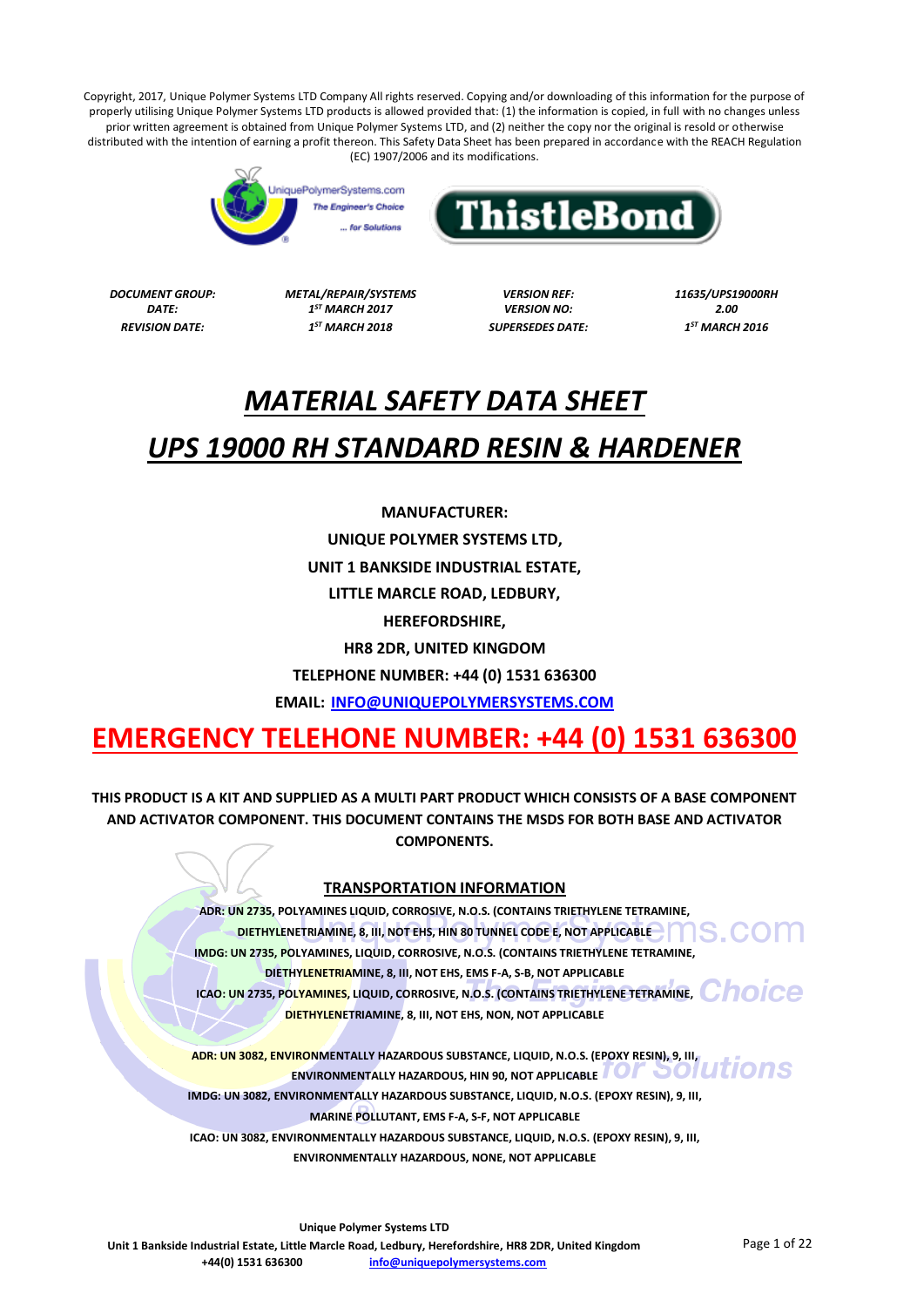

*DISCLAIMER: The information supplied in the MSDS is correct at the time of writing and date of issue. No warranties, expressed or implied, including, but not limited to, any implied warranty of merchantability or fitness for particular purpose or course of performance or usage of trade. The user of the material is responsible for ensuring the suitability of this product for application.*

# **SECTION 1: Identification of Substance/ Preparation and Company**

**1.1 Product identifier**

# **UPS 19000 RH STANDARD RESIN & HARDENER ACTIAVTOR**

- **1.2 Relevant identified uses of the substance or mixture and uses advised against** Aliphatic polyamine hardener blend with inert fillers for repairing metalwork
- **1.3 Details of the supplier of the safety data sheet** Unique Polymer Systems LTD, Unit 1 Bankside Industrial Estate, Ledbury, Herefordshire, HR8 2DR **Tel: +44 (0) 1531 636300 Email: info@uniquepolymersystems.com**
- **1.4 Emergency telephone number +44 (0) 1531 636300 (9am to 5pm)**

# **SECTION 2: Hazards Identification**

**2.1 Classification of the substance or mixture**

**Classification in accordance with the Dangerous Preparations Directive 1999/45/EC**

| Harmful to aquatic organisms, may cause long-term adverse effects in the aquatic |
|----------------------------------------------------------------------------------|
|                                                                                  |

**Classification in accordance with the Classification Labelling and Packaging Regulation EC (no) 1272/2008**

| <b>Acute Toxicity Category 4 H302</b>                         | <b>Harmful if swallowed</b>                         |
|---------------------------------------------------------------|-----------------------------------------------------|
| Acute Toxicity Category 4 4 H312 Harmful in contact with skin | for Solutions                                       |
| <b>Acute Toxicity Category 4 H332</b>                         | armful if inhaled                                   |
| <b>Skin Corrosive Category 1B</b>                             | <b>H314 Causes severe skin burns and eye damage</b> |
| <b>Eye Damage Category 1</b>                                  | <b>H318 Causes serious eve damage</b>               |
| <b>Skin Sensitiser Category 1</b>                             | H317 May cause an allergic skin reaction            |
| <b>Mutagen Category 2</b>                                     | H341 Suspected of causing genetic defects           |
|                                                               |                                                     |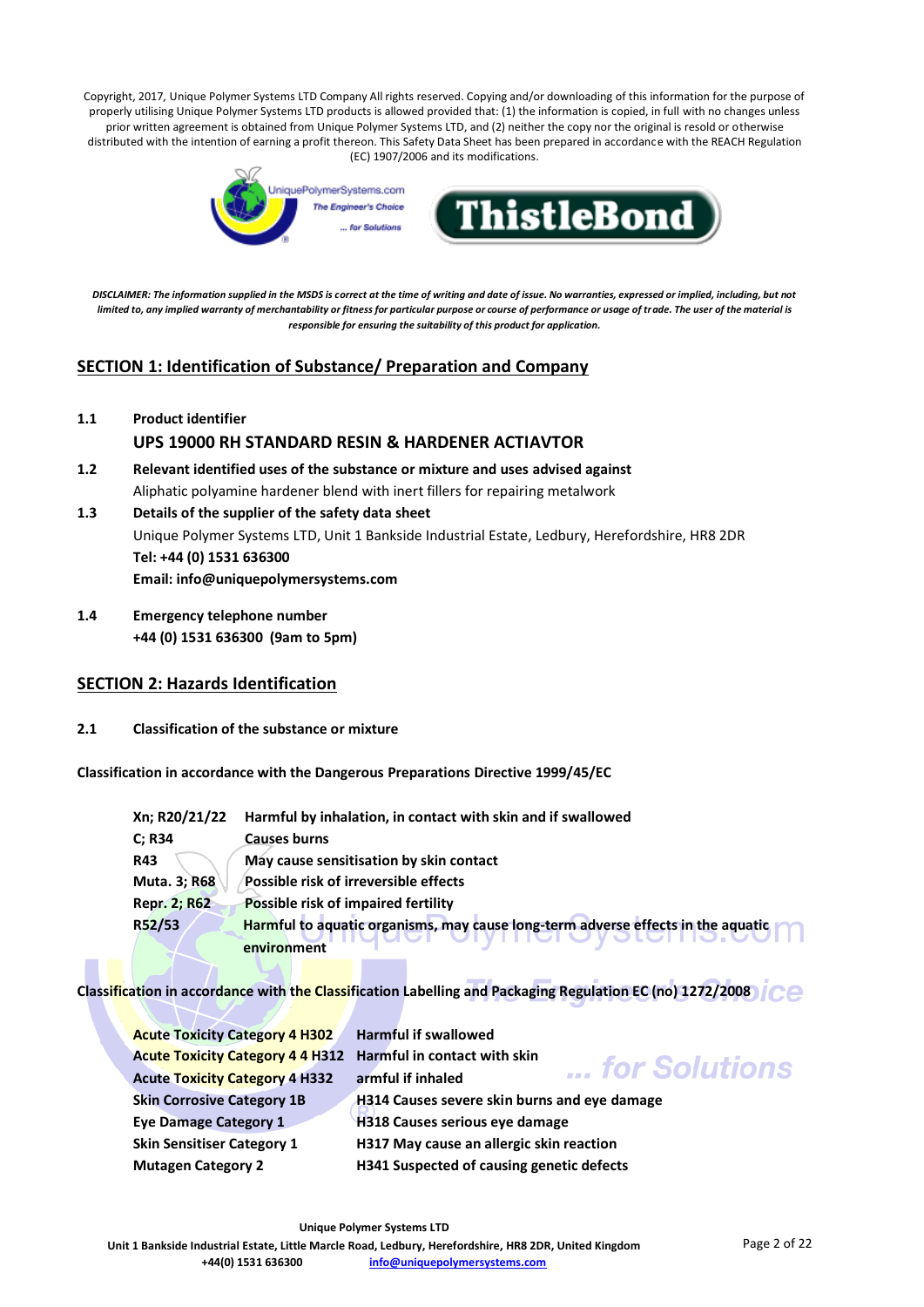

**Reproductive Toxicity Category 2 H361f Suspected of damaging fertility Aquatic Chronic Category 3 H412 Harmful to aquatic life with long lasting effects**

#### **2.2 Label elements**

**Signal Word: DANGER**

**Labelling in accordance with the Classification Labelling and Packaging Regulation EC (no) 1272/2008**

**Pictograms:**



| <b>Hazard statements:</b> | H302 + H312 + H332: Harmful if swallowed, in contact with skin or if inhaled.                             |
|---------------------------|-----------------------------------------------------------------------------------------------------------|
|                           | H314: Causes severe skin burns and eye damage.                                                            |
|                           | H317: May cause an allergic skin reaction.                                                                |
|                           | H341: Suspected of causing genetic defects.                                                               |
|                           | H361f: Suspected of damaging fertility.                                                                   |
|                           | H412 Harmful to aquatic life with long lasting effects                                                    |
|                           | Precautionary statements: P202: Do not handle until all safety precautions have been read and understood. |

**P280: Wear protective gloves/protective clothing/eye protection/face protection . P305 + P351 + P338: IF IN EYES: Rinse cautiously with water for several minutes. Remove contact lenses, if present and easy to do. Continue rinsing.**  *10iCe* **The Engineer's P310: Immediately call a doctor P501: Dispose of contents/container as hazardous waste**

# **2.3 Other hazards**

for Solutions May cause chemical burns to the eyes and skin, and if ingested, to the gastrointestinal tract. May cause allergic skin reaction. Prolonged or repeated exposure may result in adverse effects on fertility.

If released into watercourses in sufficient quantities may be harmful to aquatic life. None of the components are considered to be Persistent, Bioaccumulative and Toxic (PBT) or very Persistent, very Bioaccumulative (vPvB).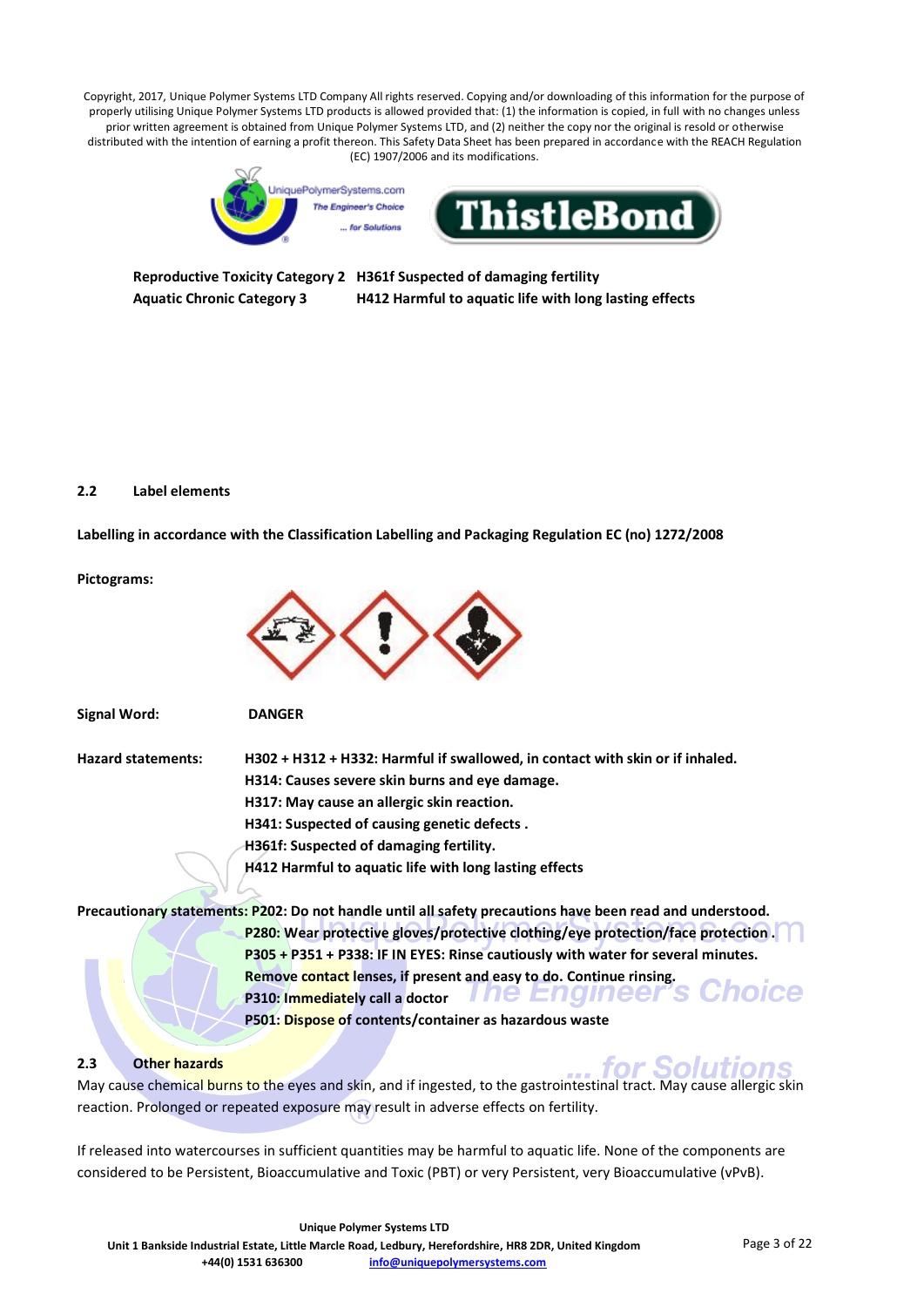

# **SECTION 3: Composition/ Information on Ingredients**

# **3.1 Substances**

Not applicable, product is a mixture.

#### **3.2 Mixtures**

Contains the following hazardous components above thresholds of concern:

| <b>Hazardous Components</b> | <b>Cas Number</b> | %      | <b>Classification according to</b>  | <b>Classification according to</b> |
|-----------------------------|-------------------|--------|-------------------------------------|------------------------------------|
|                             |                   |        | <b>Regulation (EC) No 1272/2008</b> | Directive 67/548/EEC               |
| Formaldehyde polymer        | 32610-77-8        | 10-30% | Acute Tox. 4 H302 Acute Tox.4       | Xn; R21/22, R43                    |
| with Phenol and             |                   |        | H312, Skin Corr. 1B, skin Sens. 1   | C; R34                             |
| Triethylenetetramine        |                   |        | H317Aquatic Chronic 3 H412          | R52/53                             |
| Phenol                      | 108-95-2          | < 10%  | Acute Tox. 3 H301, Acute Tox. 3     | Muta. Cat. 3; R68                  |
|                             |                   |        | H311, Acute Tox. 3 H331             | T; R23/24/25                       |
|                             |                   |        | Skin Corr. 1B H314, Muta. 2         | Xn; R48/20/21/22                   |
|                             |                   |        | H341, STOT RE 2 H373                | C: R34                             |
| Triethylenetetramine        | 112-24-3          | < 10%  | Acute Tox. 4 H312, Skin Corr.       | Xn; R21, R43                       |
|                             |                   |        | 1B H314, Skin Sens. 1 H317,         | C: R34                             |
|                             |                   |        | Aquatic Chronic 3 H412              | R52/53                             |
| 2,2 iminodiethylamine       | 111-40-0          | < 10%  | Acute Tox. 4 H302, Acute Tox. 4     | T+; R26                            |
|                             |                   |        | H312, Acute Tox. 2 H330, Skin       | Xn; R21/22                         |
|                             |                   |        | Corr. 1B H314, Skin Sens. 1         | C: R34                             |
|                             |                   |        | H317, Eye Dam. 1 H318, STOT         | Xi; R37, R43                       |
|                             |                   |        | SE 3 H335,                          |                                    |
| <b>Bisphenol A</b>          | $80 - 05 - 7$     | < 10%  | Skin Sens. 1 H317, Eye Dam. 1       | <b>Repr. Cat. 3; R62</b>           |
|                             |                   |        | H318, STOT SE 3 H335, Repr. 2       | Xi; R37-41, R43                    |
|                             |                   |        | H361f, Aquatic Chronic 2 H411       | R52                                |
|                             |                   |        |                                     |                                    |

See section 16 for full description of R phrases and H statements.

# **SECTION 4: First Aid Measures**

# ... for Solutions

# **4.1 Description of first aid measures**

*Summon immediate medical assistance after contact with skin, eyes, inhalation or ingestion* **Eye:** Flush eyes with plenty of running water for 15 minutes, whilst gently holding the eyelids open. Seek immediate medical attention.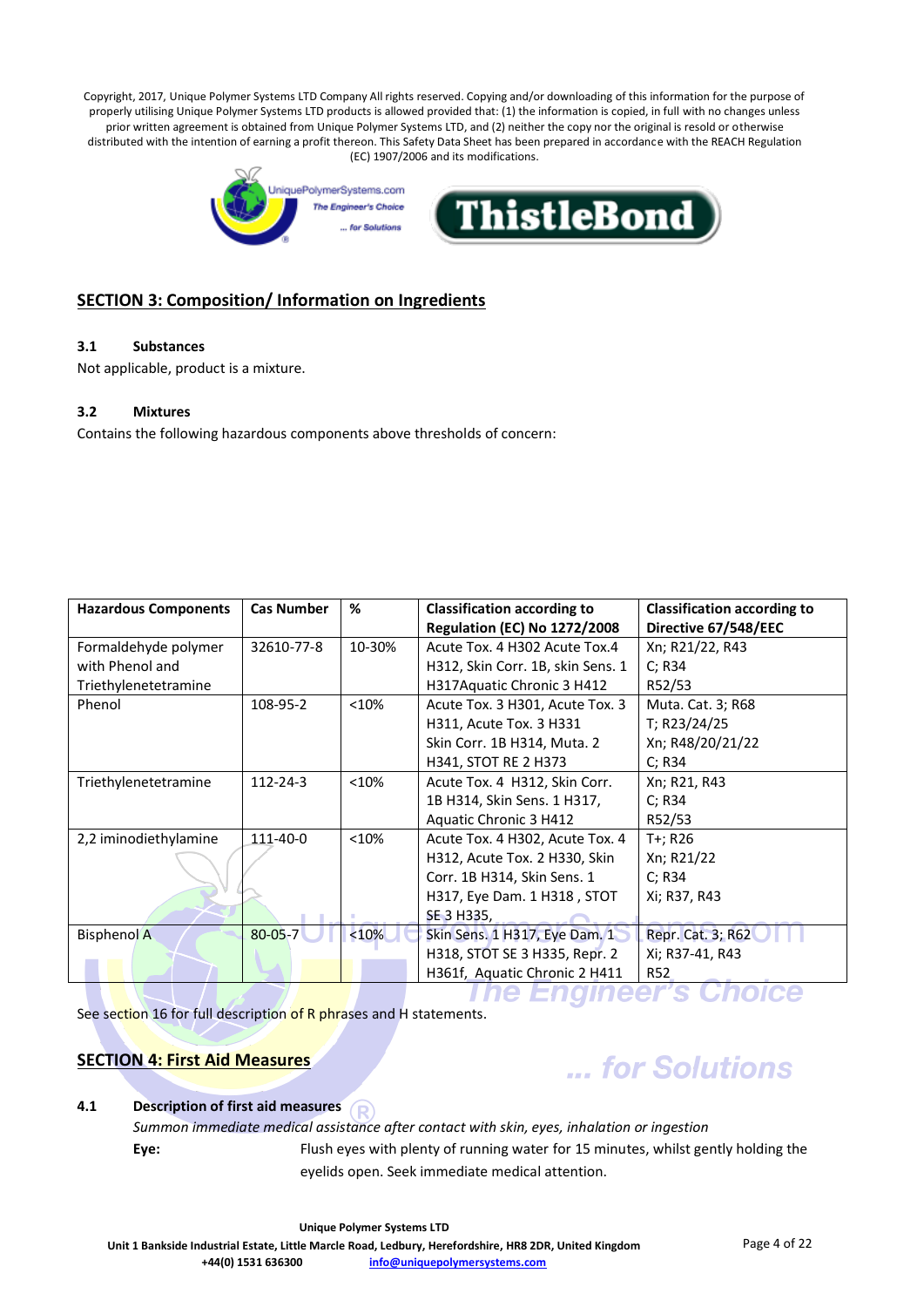

| Skin:       | Remove product and contaminated clothing and wash area with water, seek          |
|-------------|----------------------------------------------------------------------------------|
|             | medical advice. Except in most minor, superficial or localized burns, cover the  |
|             | affected area with a sterile dressing or clean sheeting. DO NOT APPLY GREASES    |
|             | OR OINTMENTS. Wash contaminated clothing before re-use.                          |
| Ingestion:  | Drink plenty of water, DO NOT INDUCE VOMITING. Seek medical attention            |
|             | immediately.                                                                     |
| Inhalation: | Remove patient to fresh air. If breathing has stopped give assisted respiration. |
|             | Prevent aspiration of vomit. Turn victims head to one side. Seek medical advice. |

#### **4.2 Most important symptoms and effects, both acute and delayed**

*Eye Contact:* Sign/ Symptoms may include cloudy appearance of the cornea, chemical burns, severe pain, tearing, ulcerations, significantly impaired vision or complete loss of vision.

*Skin Contact:* Sign/ Symptoms may include localised redness, swelling, itching, intense pain, blistering, ulceration and tissue destruction. Maybe absorbed through skin and cause target organ effects. Persons previously sensitized to amines may develop a cross sensitization reaction to certain other amines

*Inhalation*: Sign/ Symptoms may include cough, sneezing, nasal discharge, tightness of chest, headache, hoarseness and nose and throat pain.

*Ingestion:* Signs/ Symptoms may include severe mouth, throat and abdominal pain, nausea, vomiting and diarrhea, blood in the faeces.

**4.3 Indication of any immediate medical attention and special treatments needed** Symptomatic treatment as required

# **SECTION 5: Fire Fighting Measures**

**5.1 Extinguishing media**

Ignition will give rise to class B Fire, in case of fire use Water sprays, Dry chemical, CO2 or Alcohol foam

**5.2** Special hazards arising from the substance or mixture  $\mathbf{V} \cup \mathbf{C}$   $\cup$   $\mathbf{V}$   $\leq$   $\mathbf{C}$   $\cap$   $\mathbf{S}$  .  $\mathbf{C}$   $\cap$   $\mathbf{C}$ 

May generate toxic, irritating or flammable combustion products, including nitrogen oxides. Combustion in an oxygen starved environment produces toxic products including nitriles and amides. Sudden reaction and **The Engineer's Gnoice** fire may result if mixed with an oxidizing agent.

**5.3 Advice for fire fighters**

Wear Self-contained breathing apparatus, rubber boots, gloves and body suit ... for Solutions

# **SECTION 6: Accidental Release Measures**

**6.1 Personal precautions, protective equipment and emergency procedures**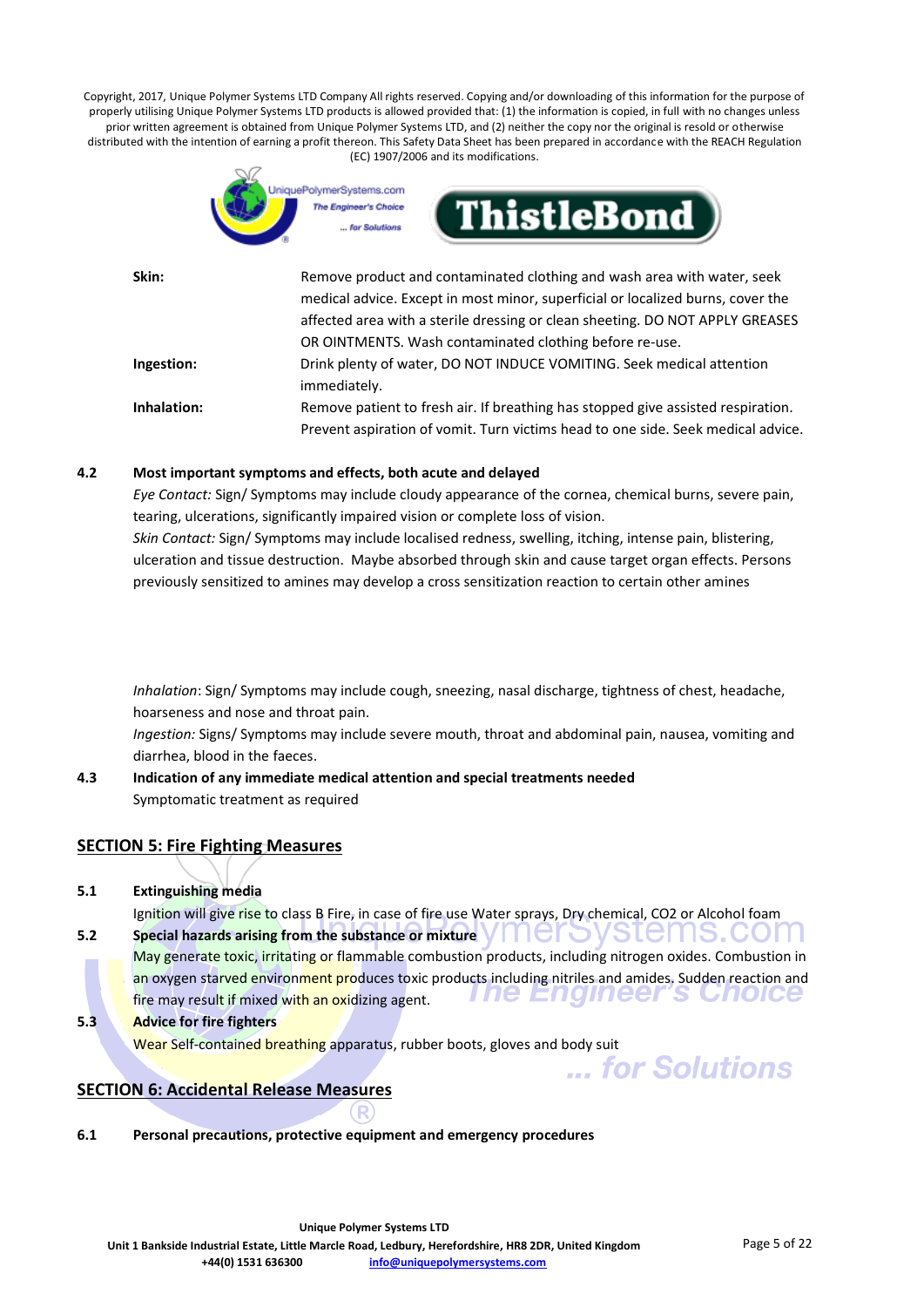

Remove all unnecessary personnel from the area. Ventilate the area if possible. Wear suitable protective clothing including chemical resistant gloves and coveralls. If vapour concentrations are high, respiratory protective equipment may be required. See section 8 for more information.

- **6.2 Environmental precautions** Prevent entry into sewers and watercourses. If product enters sewers or watercourses, inform the appropriate environmental authorities.
- **6.3 Methods and materials for containment and clearing up** Scrape up and transfer into a suitable container. Wash area with water
- **6.4 References to other sections**

Refer to section 5, 8 and 13 for protective Measures and Disposal.

# **SECTION 7: Handling and Storage**

**7.1 Precautions for safe handling**

Avoid contact with skin, eyes and clothing. Handle in well ventilated area. Avoid breathing vapours. Wash hands after contact.

**7.2 Conditions for safe storage, including any incompatibilities**

Keep container tightly closed in a cool, well ventilated area. Keep away from oxidizers, heat or flames.

**7.3 Specific end uses(s)**

No industrial or sector specific guidance available.

# **SECTION 8: Exposure Controls/ Personal Protection**

# **8.1 Control parameters**

| Substance Name           | 8 hour exposure limit          | 15 min exposure limit         | Notes, Source  |
|--------------------------|--------------------------------|-------------------------------|----------------|
| 2,2'-Iminodi(ethylamine) | 1 ppm, 4.3 mg/m <sup>3</sup>   |                               | Sk, EH40, 2011 |
| <b>Bisphenol A</b>       | $10 \text{ mg/m}^3$            |                               | EH40, 2011     |
| inhalable dust           |                                |                               |                |
| Phenol                   | 2 ppm, $7.8$ mg/m <sup>3</sup> | 4 ppm, $16$ mg/m <sup>3</sup> | Sk, EH40, 2011 |
|                          |                                |                               |                |

#### **8.2 Exposure controls**

# ... for Solutions

**Engineering controls** Adequate ventilation should be provided so that exposure limits are not exceeded. **Respiratory:** Avoid Breathing Vapours, Mists or Sprays; Select and use respiratory protection. Suggested filter type AP2.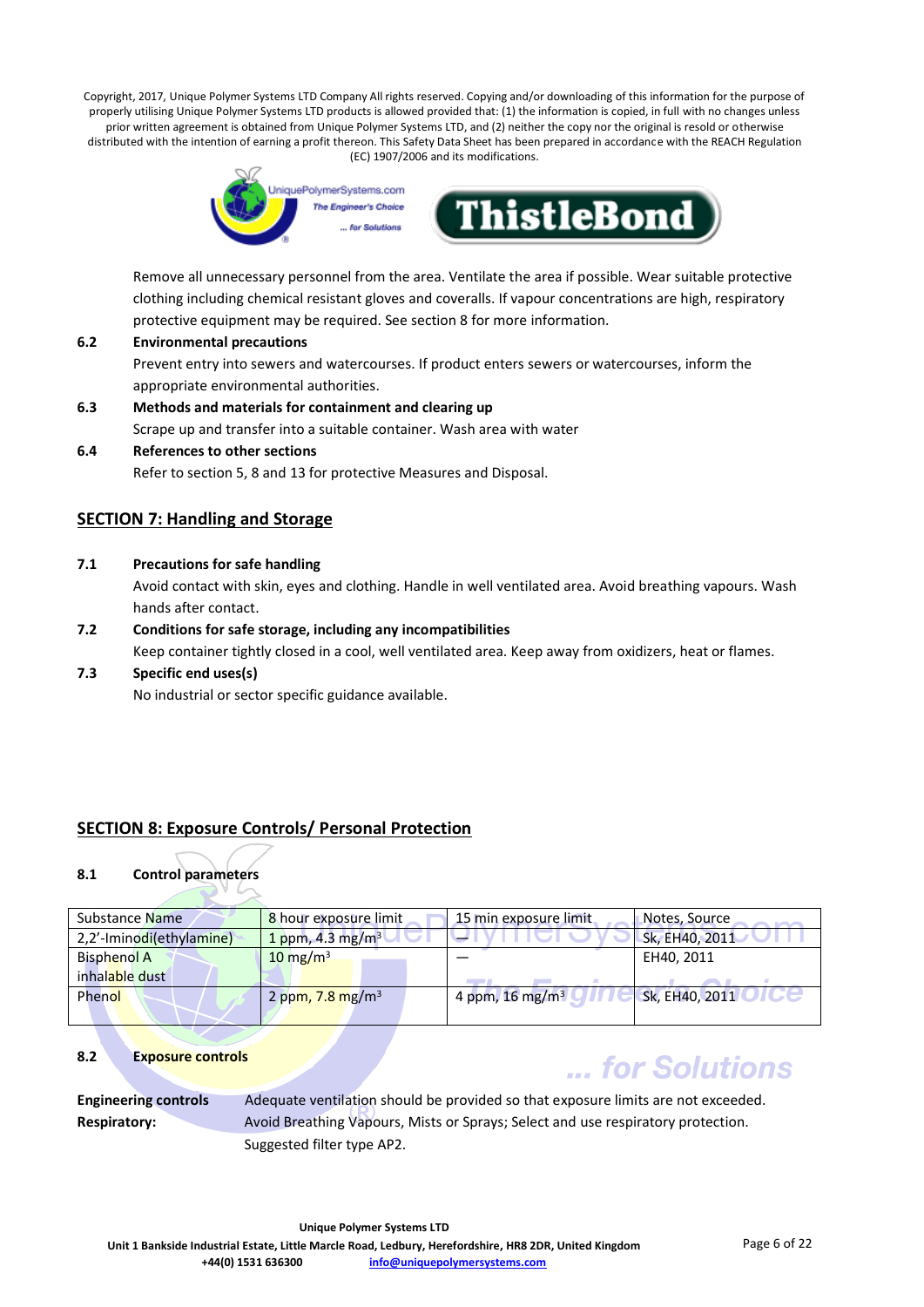

| <b>Hand Protection</b>  | Wear suitable chemical resistant gloves recommended for use with corrosive amines.<br>Nitrile or neoprene gloves may be suitable, but glove manufacturers' specifications<br>should always be checked first. Change gloves in accordance with manufacturer |
|-------------------------|------------------------------------------------------------------------------------------------------------------------------------------------------------------------------------------------------------------------------------------------------------|
|                         | recommendations. If gloves are damaged during use, remove immediately and wash<br>hands before replacing with new gloves.                                                                                                                                  |
| <b>Skin Protection:</b> | Avoid Skin Contact; use disposable coveralls                                                                                                                                                                                                               |
| <b>Eye Protection:</b>  | Avoid Eye Contact; use safety goggles meeting the requirements of BS EN166 3, when<br>handling this product                                                                                                                                                |
|                         |                                                                                                                                                                                                                                                            |

**Environmental Exposure controls** Take suitable measures to prevent entry into drains, sewers and watercourses.

#### **SECTION 9: Physical/ Chemical Properties**

#### **9.1 Information on basic physical and chemical properties**

| Appearance:                              | Amber Gel           |
|------------------------------------------|---------------------|
| Odour:                                   | Ammoniacal, Fishy   |
| <b>Odour threshold:</b>                  | No data             |
| PH:                                      | Alkaline            |
| <b>Melting Point:</b>                    | $>180C$             |
| <b>Boiling Point/ Range:</b>             | >110C               |
| <b>Flash Point;</b>                      | $>100C$             |
| <b>Evaporation Rate:</b>                 | No data             |
| Flammability:                            | Not applicable      |
| Upper/lower flammability limits: No data |                     |
| <b>Vapour Pressure:</b>                  | No data             |
| Vapour density:                          | No data             |
| Relative density:                        | $1.05$ g/cm3 at 20C |

# **Solubility in water:** Insoluble in water<br>
Insoluble in water

**Solubility in other solvents: No data Partition Coefficient:** 2008 / No data **Autoignition temperature:** No data **Decomposition temperature:** No data **Viscosity:** No data **Explosive properties:** Not classified as explosive **Oxidising properties:** Not classified as oxidising

# **The Engineer's Choice**

... for Solutions

**9.2 Other information** None.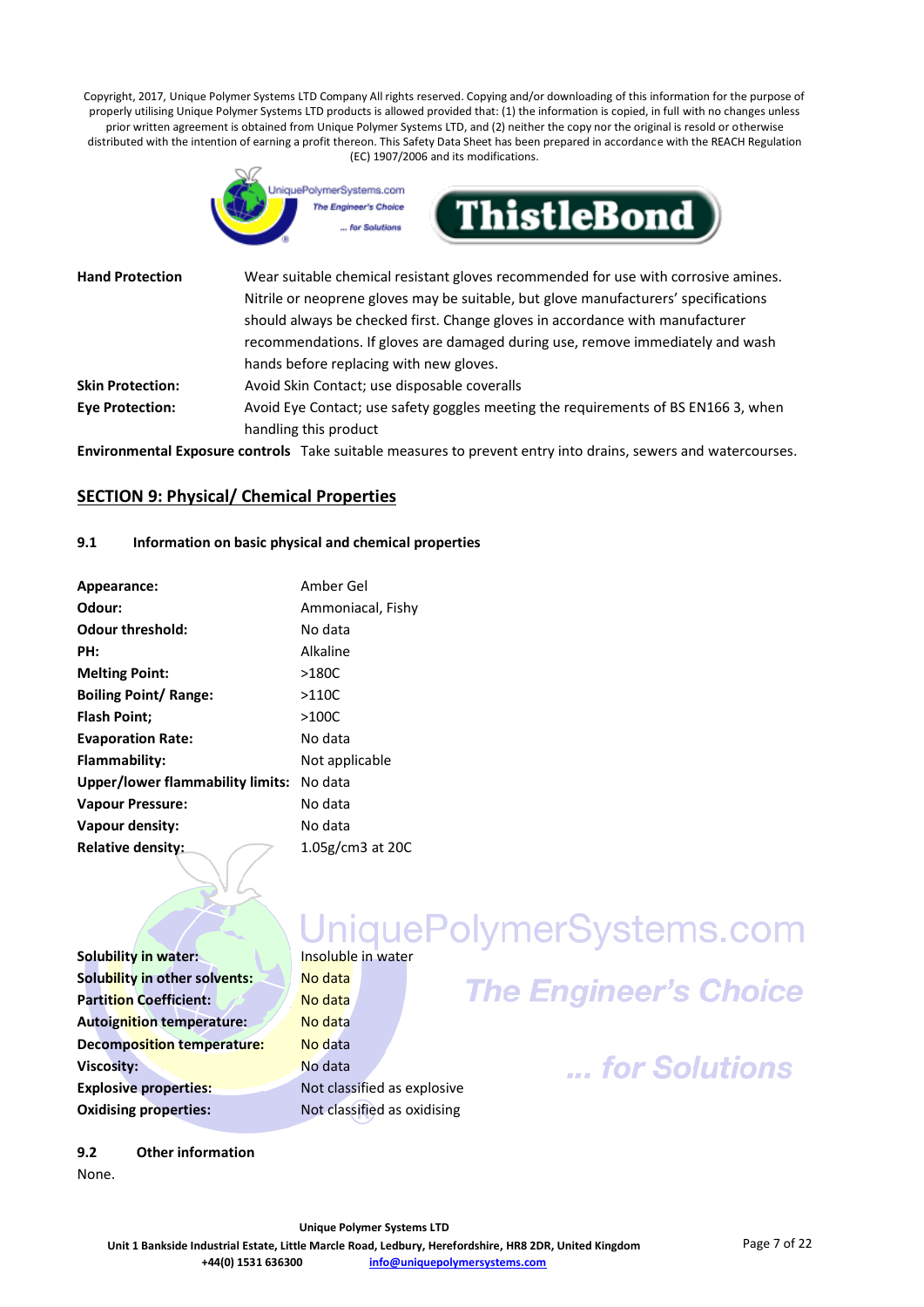



# **SECTION 10: Stability And Reactivity**

- **10.1 Reactivity** Not considered to be a reactive product
- **10.2 Chemical stability** Stable
- **10.3 Possibility of hazardous reactions** Hazardous Polymerisation is not likely to occur.
- **10.4 Conditions to avoid** Excessive heat.
- **10.5 Incompatible materials** Oxidising agents – cleaning solutions. Acids - reaction accompanied by large heat release occurs when the product is mixed with acids
- **10.6 Hazardous decomposition products** Ammonia when heated. Nitrogen Oxides in a fire. Combustion in an oxygen starved environment produces toxic products including nitriles and amides

# **SECTION 11: Toxicological Information**

#### **11.1 Information on toxicological effects**

This product has not been tested. Judgements on the expected toxicity of this product have been made based upon consideration of its major components.

# JniquePolymerSystems.com

# **The Engineer's Choice**

| (a) acute toxicity                | Based on consideration of the components, the mixture is expected to be |  |
|-----------------------------------|-------------------------------------------------------------------------|--|
|                                   | harmful by inhalation, ingestion or in contact with skin.               |  |
| (b) skin corrosion/irritation     | Based on consideration of the components, the mixture is expected to be |  |
|                                   | corrosive to skin.                                                      |  |
| (c) serious eye damage/irritation | Based on consideration of the components, the mixture is expected to be |  |
|                                   | corrosive to eyes.                                                      |  |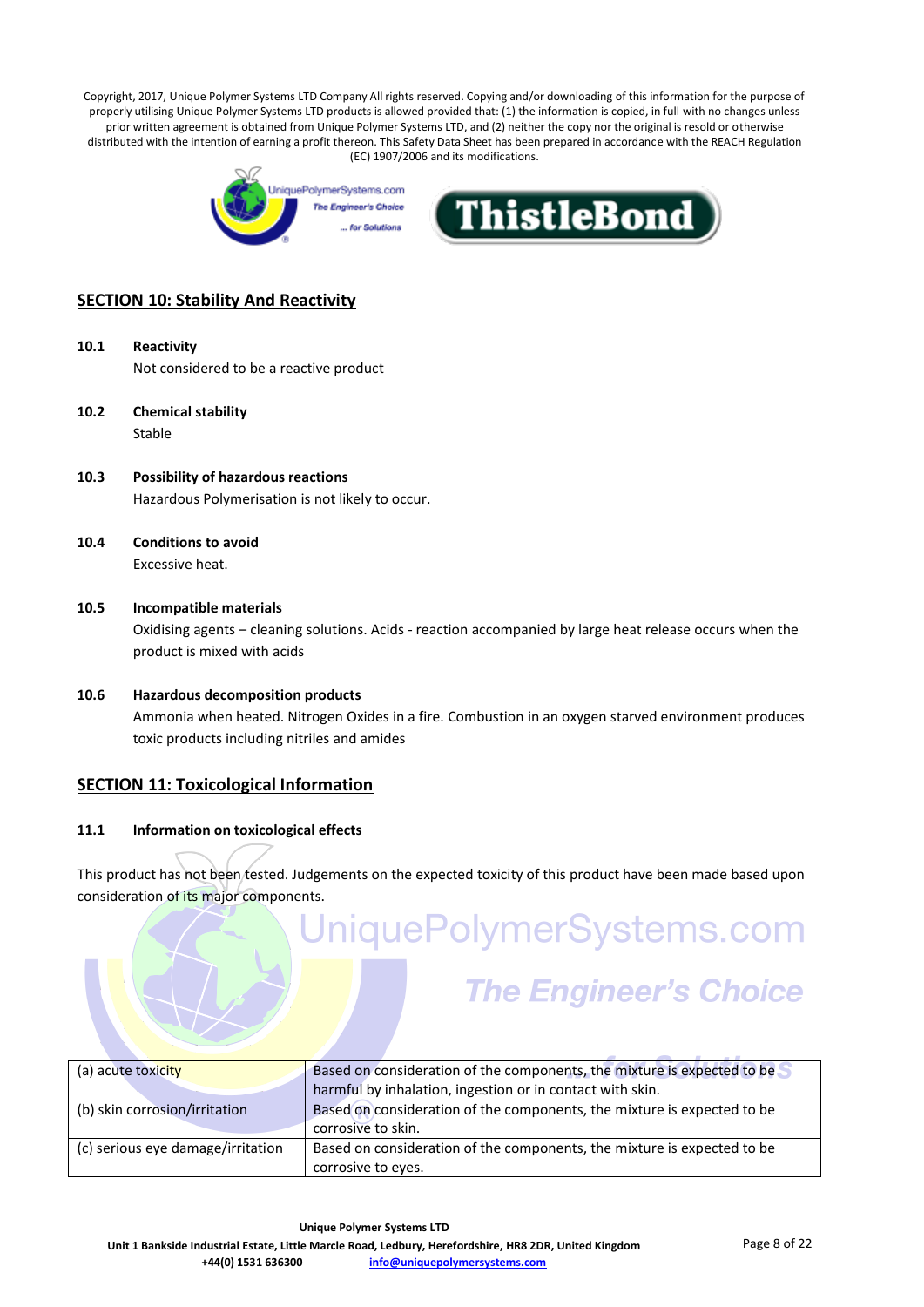



| (d) respiratory/skin sensitisation | The product contains the following known sensitisers. Formaldehyde polymer<br>with Phenol and Triethylenetetramine, Triethylentetramine, 2,2<br>iminodiethylamine (diethylenetetramine), bisphenol A, Persons previously<br>sensitized to amines may develop a cross sensitization reaction to certain<br>other amines. |
|------------------------------------|-------------------------------------------------------------------------------------------------------------------------------------------------------------------------------------------------------------------------------------------------------------------------------------------------------------------------|
| (e) germ cell mutagenicity         | The product contains phenol, which is classified as a suspected mutagen.                                                                                                                                                                                                                                                |
| (f) carcinogenicity                | Contains no substances identified as carcinogens.                                                                                                                                                                                                                                                                       |
| (g) reproductive toxicity          | The product contains bisphenol A which is suspected of damaging fertility.                                                                                                                                                                                                                                              |
| (h) STOT-single exposure           | This product is corrosive, and is expected to irritate the respiratory tract if<br>inhaled.                                                                                                                                                                                                                             |
| (i) STOT-repeated exposure         | The product contains phenol, which may cause adverse effects to the liver and<br>kidneys if exposed to significant amounts over a prolonged period of time, at a<br>concentration below the classification threshold for this effect.                                                                                   |
| (i) aspiration hazard              | Not applicable.                                                                                                                                                                                                                                                                                                         |

# **SECTION 12: Ecological Information**

This product has not been tested. Judgements on the expected toxicity of this product have been made based upon consideration of its major components.

# **12.1 Toxicity**

This product contains components which are considered to be harmful to aquatic organisms and may cause longterm adverse effects in the aquatic environment. Once cured the toxicity of the product is expected to decrease.

# **12.2 Persistence and degradability**

This product is not expected to be readily biodegradable.

# **12.3 Bioaccumulative potential**

This product is expected to have a low bioaccumulation potential.

#### **12.4 Mobility in soil**

quePolymerSystems.com Cured product is expected to be immobile.

#### **12.5 Results of PBT and vPvB assessment**

None of the components are known to be PBT or vPvB.

**12.6 Other adverse effects**

None known.

**The Engineer's Choice** 

... for Solutions

(R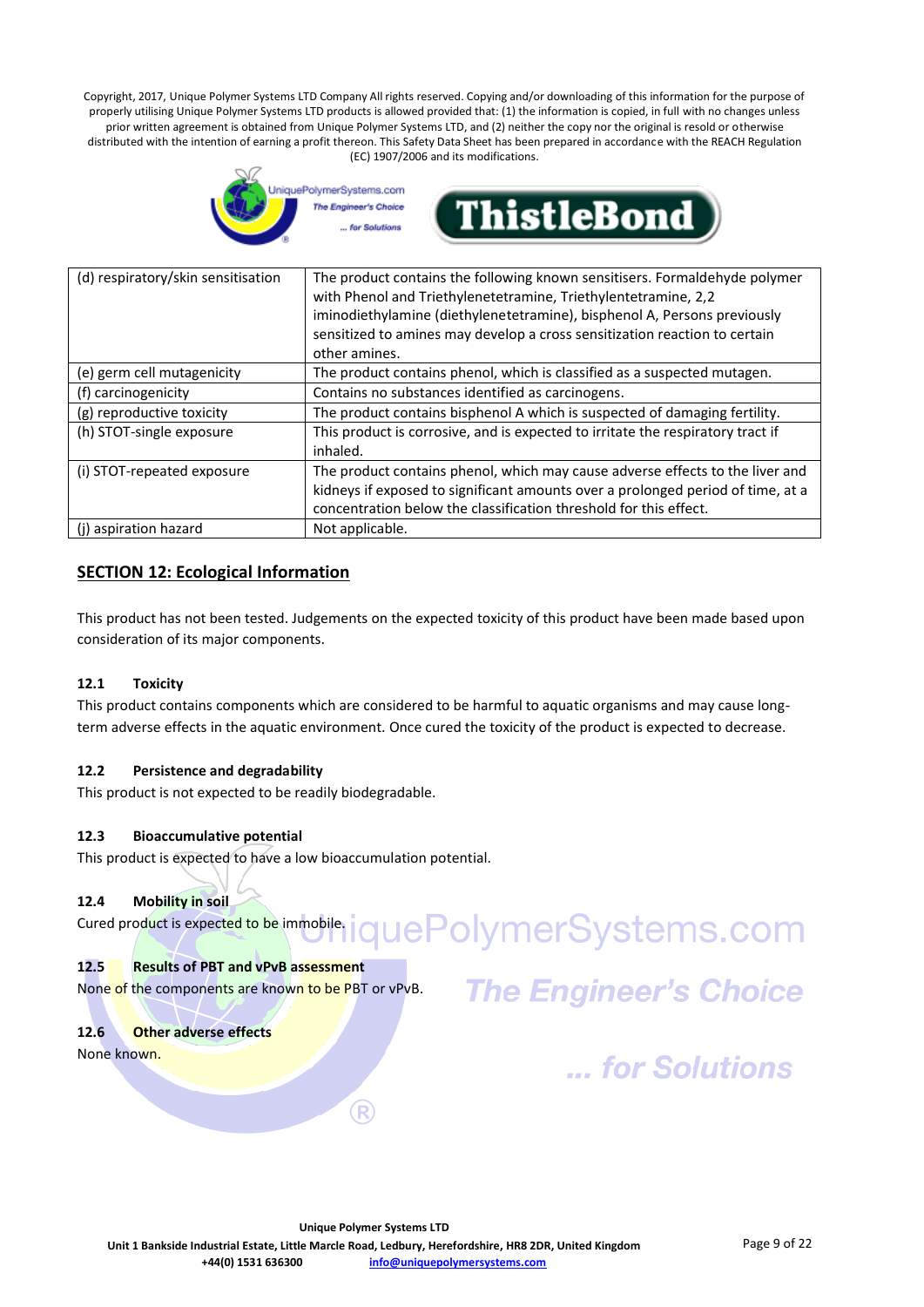

# **SECTION 13: Disposal Considerations**

#### **13.1 Waste treatment methods**

In uncured state, dispose as chemical waste in accordance with local regulations. Waste from this product may present long term environmental hazards. Thus landfill sites must be considered less acceptable than incineration.

In cured state when mixed correctly with the base component, dispose as solid waste

Empty containers should be disposed of as chemical waste.

# **SECTION 14: Transport Information**

**General:** Transport and labelling requirements will alter depending on the size of the packaging. Please refer to local transport regulations.

|                          | <b>ADR</b>                  | <b>IMDG</b>                 | <b>ICAO</b>                 |
|--------------------------|-----------------------------|-----------------------------|-----------------------------|
| 14.1 UN Number           | <b>UN2735</b>               | <b>UN2735</b>               | <b>UN2735</b>               |
| 14.2 UN Proper shipping  | Polyamines, liquid,         | Polyamines, liquid,         | Polyamines, liquid,         |
| name                     | corrosive, N.O.S. (Contains | corrosive, N.O.S. (Contains | corrosive, N.O.S. (Contains |
|                          | Triethylene tetramine,      | Triethylene tetramine,      | Triethylene tetramine,      |
|                          | Diethylenetriamine)         | Diethylenetriamine)         | Diethylenetriamine)         |
| 14.3 Transport hazard    | 8                           | 8                           | 8                           |
| class(es)                |                             |                             |                             |
| 14.4 Packing group       | Ш                           | Ш                           | Ш                           |
| 14.5 Environmental       | Not EHS                     | Not EHS                     | Not EHS                     |
| hazards                  |                             |                             |                             |
| 14.6 Special precautions | HIN 80                      | EmS F-A, S-B                | None                        |
| for user                 | Tunnel Code E               |                             |                             |
| 14.7 Transport in bulk   | Not applicable              | Not applicable              | Not applicable              |
| according to Annex II of |                             |                             |                             |
| MARPOL 73/78 and the     |                             | UniquePolymerSystems.com    |                             |
| <b>IBC Code</b>          |                             |                             |                             |

# **SECTION 15: Regulatory Information**

# **The Engineer's Choice**

**15.1** Safety, health and environmental regulations/legislation specific for the substance or mixture<br>All components are listed as existing substances in Furone

All components are listed as existing substances in Europe

All components are listed, or are exempt from listing on the TCSA Inventory

# **15.2 Chemical Safety Assessment**

A Chemical Safety Assessment has not been carried out for this product.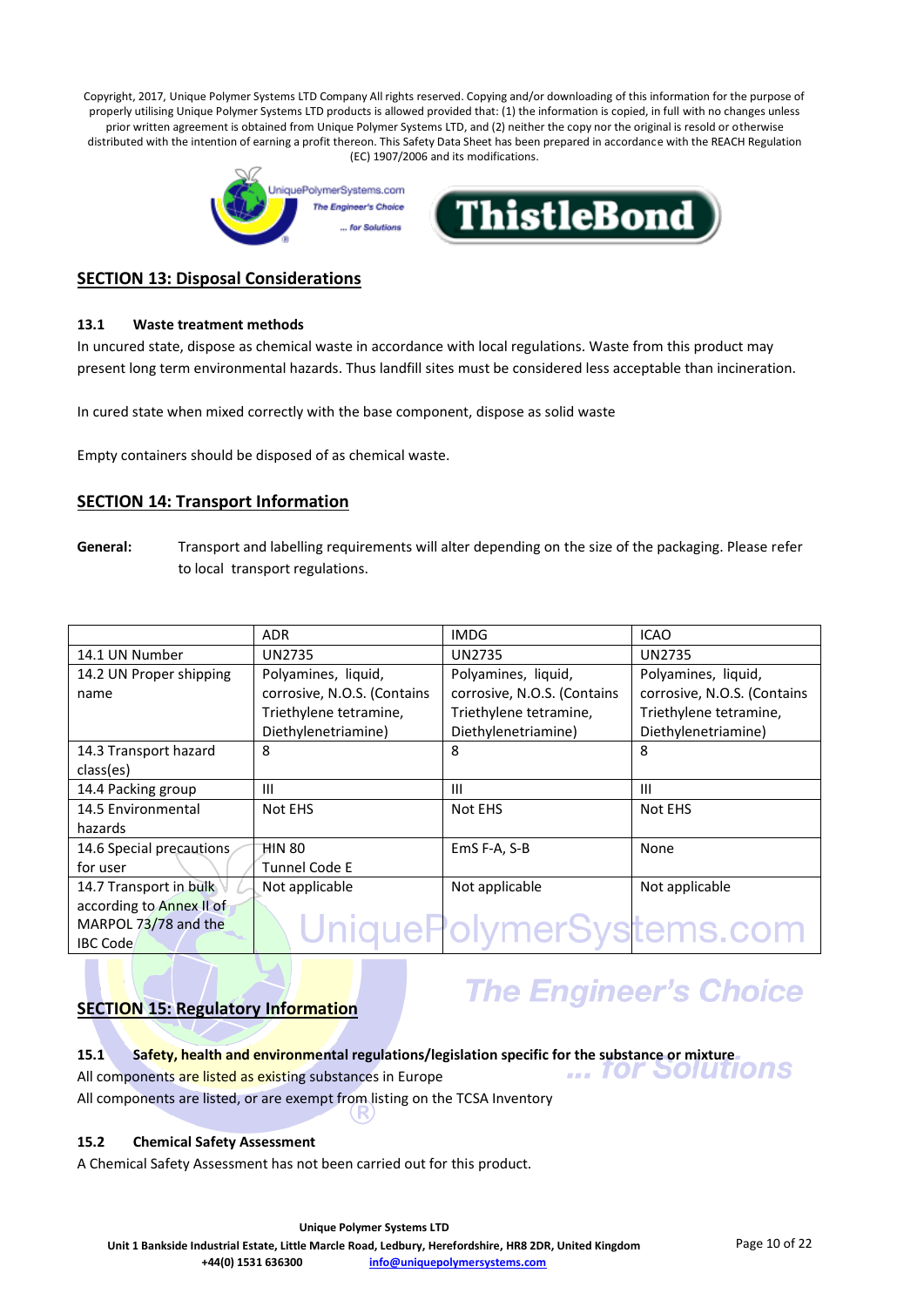

# **SECTION 16: Other Information**

#### **Revision information:**

Reformatted in accordance with Regulation 453/2010 and Regulation 1272/2008.

#### **List of Abbreviations used in this SDS:**

- CAS Chemical Abstracts Service
- CLP Classification, Labelling and Packaging Regulation (EC) no 1272/2008
- DSD Dangerous Substances Directive 67/548/EEC
- DPD Dangerous Preparations Directive 1999/45/EC
- EC European Community/Commission
- PBT Persistent, Bioaccumulative and Toxic
- REACH Registration, Evaluation, Authorisation and Restriction of Chemicals Regulation (EC) no 1907/2006
- vPvB very Persistent, very Bioaccumulative

#### **References:**

ECHA Classification and Labelling inventory ECHA database of disseminated registration dossiers Supplier's Safety Data Sheets

#### **Method used for classification of mixtures:**

Ingredient based approaches

#### **R Phrases and H Statements used in Section 3**

| R20/22          | Harmful by inhalation and if swallowed,                                                          |
|-----------------|--------------------------------------------------------------------------------------------------|
| R21/22          | Harmful in contact with skin and if swallowed,                                                   |
| R <sub>22</sub> | Harmful if swallowed, <b>highlight Citymer</b> Systems.com                                       |
| R23/24/25;      | Toxic by inhalation, in contact with skin and if swallowed,                                      |
| R <sub>26</sub> | Very toxic if inhaled                                                                            |
| <b>R34</b>      | <b>The Engineer's Choice</b><br>Causes burns                                                     |
| R <sub>36</sub> | <b>Irritating to eyes</b>                                                                        |
| R36/38          | Irritating to eyes and skin,                                                                     |
| R37             | for Solutions<br>Irritating to respiratory system,                                               |
| R41             | Risk of serious damage to eyes,                                                                  |
| R43             | May cause sensitisation by skin contact                                                          |
| R48/20/21/22;   | Harmful: Danger of serious damage to health by prolonged exposure through inhalation, in contact |
|                 | with skin and if swallowed.                                                                      |
| <b>R52</b>      | Harmful to aquatic organisms                                                                     |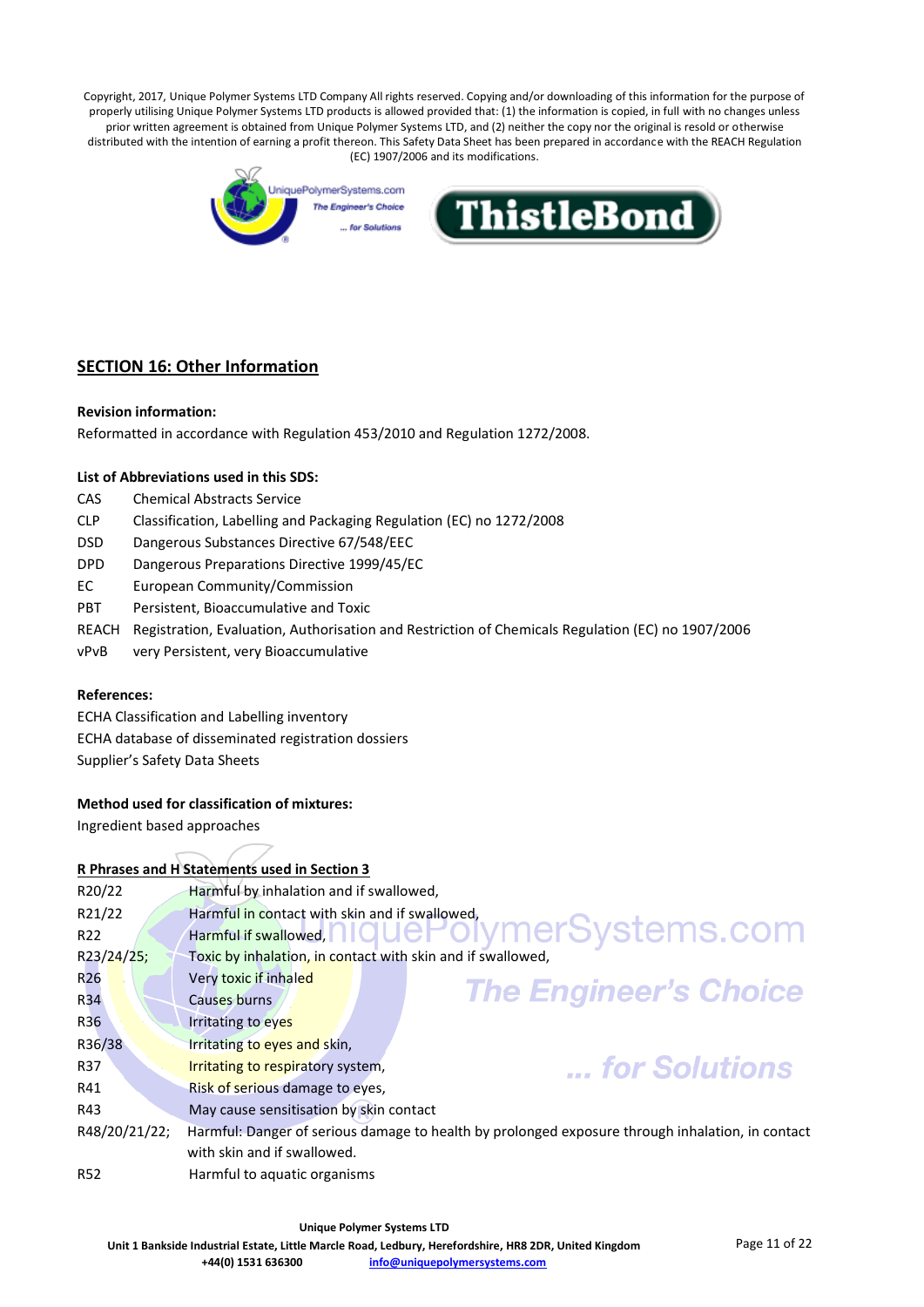

- R52/53 Harmful to aquatic organisms, may cause long term adverse effects in the aquatic environment, R62 Possible risk of impaired fertility
- 
- R68 Possible risk of irreversible effects

| H301  | Toxic if swallowed                                                |
|-------|-------------------------------------------------------------------|
| H302  | Harmful if swallowed                                              |
| H311  | Toxic in contact with skin                                        |
| H312  | Harmful in contact with skin                                      |
| H314  | Causes severe skin burns and eye damage                           |
| H317  | May cause an allergic skin reaction                               |
| H318  | Causes serious eye damageH319                                     |
| H330  | Fatal if inhaled                                                  |
| H331  | Toxic if inhaled                                                  |
| H332  | Harmful if inhaled                                                |
| H335  | May cause respiratory irritation                                  |
| H341  | Suspected of causing genetic defects                              |
| H361f | Suspected of damaging fertility                                   |
| H373  | May cause damage to organs through prolonged or repeated exposure |
| H411  | Toxic to aquatic life with long lasting effects                   |
| H412  | Harmful to aquatic life with long lasting effects                 |

# **Training requirements for workers**

No special training requirements.

UniquePolymerSystems.com **The Engineer's Choice** ... for Solutions  $\times$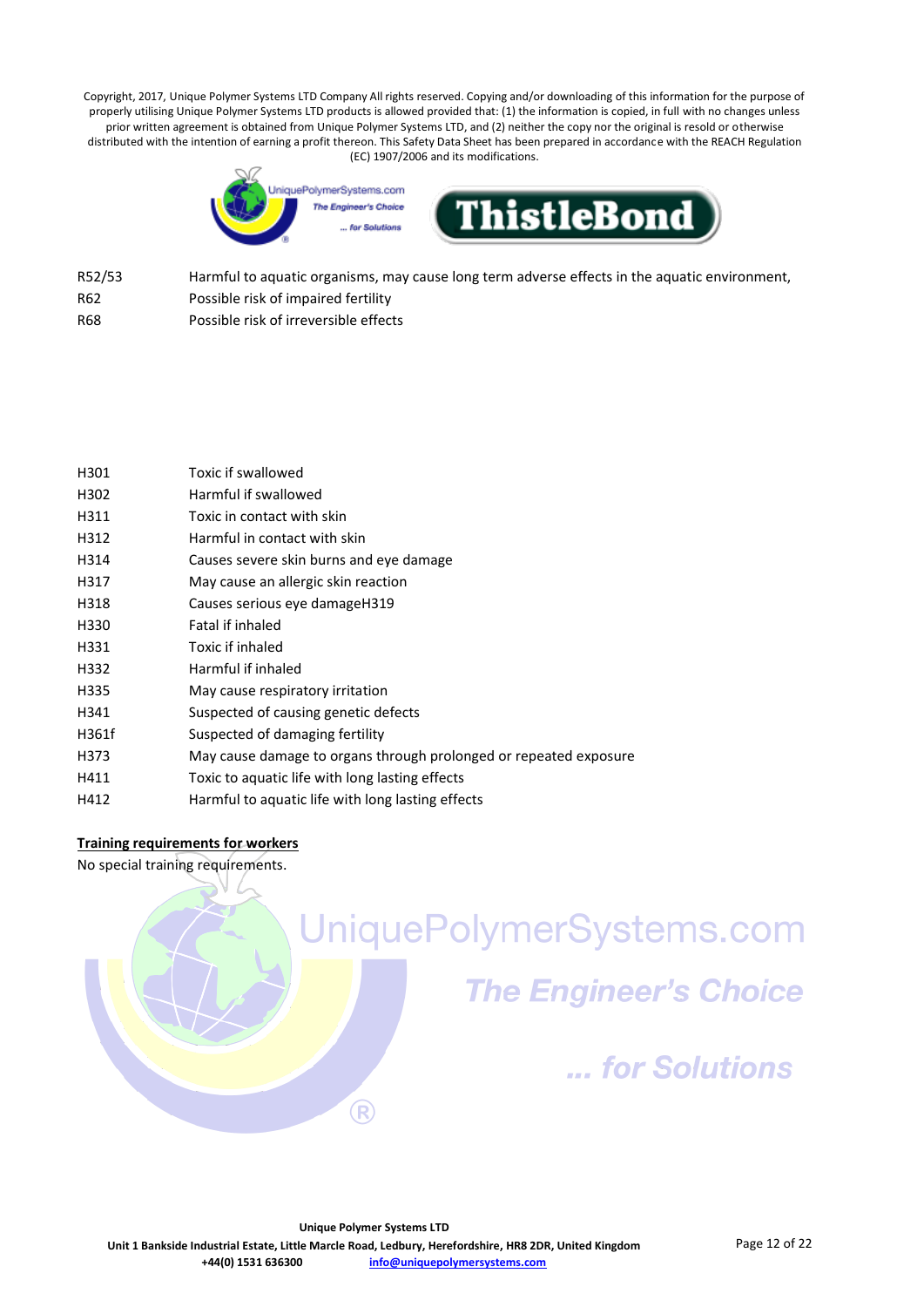

# **SECTION 1: Identification of Substance/ Preparation and Company**

- **1.2 Product identifier UPS 19000 RH STANDARD RESIN & HARDENER BASE**
- **1.2 Relevant identified uses of the substance or mixture and uses advised against** Epoxy Resin with talcs and fillers **1.3 Details of the supplier of the safety data sheet**
- Unique Polymer Systems LTD, Unit 1 Bankside Industrial Estate, Ledbury, Herefordshire, HR8 2DR **Tel: +44 (0) 1531 636300 Email: info@uniquepolymersystems.com**
- **1.4 Emergency telephone number +44 (0) 1531 636300 (9am to 5pm)**

# **SECTION 2: Hazards Identification**

#### **2.1 Classification of the substance or mixture**

**Classification in accordance with the Dangerous Preparations Directive 1999/45/EC**

**Xi; R36/38 Irritating to eyes and skin R43 May cause sensitisation by skin contact N; R51/53 Toxic to aquatic organisms, may cause long-term adverse effects in the aquatic environment**

**Classification in accordance with the Classification Labelling and Packaging Regulation EC (no) 1272/2008**

- **Skin Irritant Category 2 H315 Causes skin irritation Eye Irritant Category 2 H319 Causes serious eye irritation Skin Sensitiser Category 1 H317 May cause an allergic skin reaction Aquatic Chronic Category 2 H411 Toxic to aquatic life with long lasting effects**
- **2.2 Label elements**

# UniquePolymerSystems.com

**Labelling in accordance with the Classification Labelling and Packaging Regulation EC (no) 1272/2008**



**The Engineer's Choice**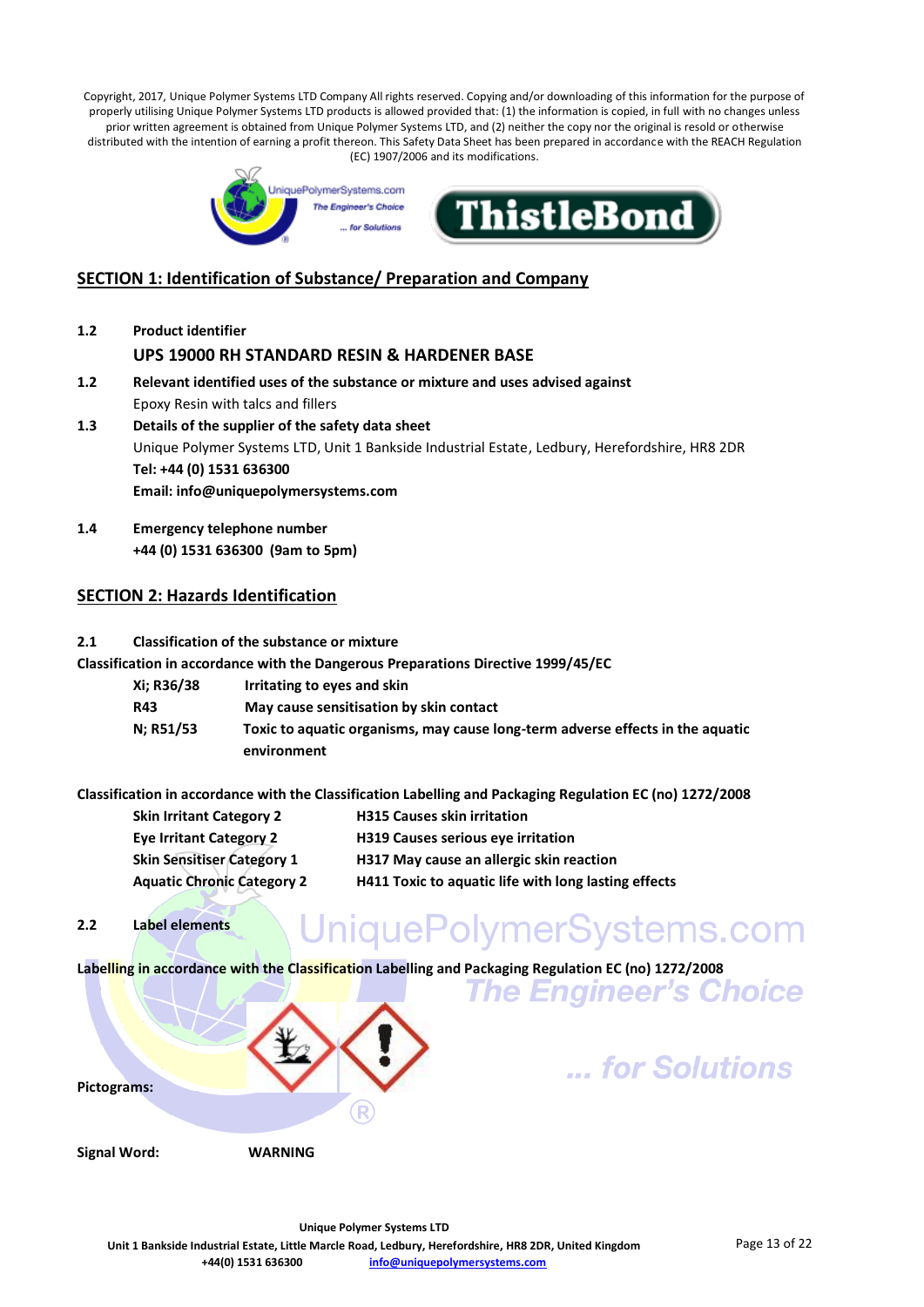

**Hazard statements: H315 Causes skin irritation H319 Causes serious eye irritation H317 May cause an allergic skin reaction H411 Toxic to aquatic life with long lasting effects**

**Precautionary statements: P280: Wear protective gloves/protective clothing/eye protection/face protection . P305 + P351 + P338: IF IN EYES: Rinse cautiously with water for several minutes. Remove contact lenses, if present and easy to do. Continue rinsing. P337 + P313 If eye irritation persists: Get medical advice/attention. P501: Dispose of contents/container as hazardous waste**

# **2.3 Other hazards**

May cause irritation to the eyes and skin, and if ingested, to the gastrointestinal tract. May cause allergic skin reaction.

If released into watercourses in sufficient quantities may be toxic to aquatic life. None of the components are considered to be Persistent, Bioaccumulative and Toxic (PBT) or very Persistent, very Bioaccumulative (vPvB).

# **SECTION 3: Composition/ Information on Ingredients**

#### **3.1 Substances**

Not applicable, product is a mixture.

#### **3.2 Mixtures**

Contains the following hazardous components above thresholds of concern:

| <b>Hazardous Components</b> | <b>Cas Number</b> | %           | <b>Classification according to</b>  | <b>Classification according to</b> |
|-----------------------------|-------------------|-------------|-------------------------------------|------------------------------------|
|                             |                   |             | <b>Regulation (EC) No 1272/2008</b> | Directive 67/548/EEC               |
| Reaction product            | 28064-14-4        | 10-30%      | Skin Irrit. 2 H315, Skin Sens. 1    | Xi; R38-43-51/53                   |
| <b>Bisphenol F-</b>         |                   |             | нз17, I ne Enameer's Choice         |                                    |
| (epichlorhydrin)            |                   |             | Aquatic Chronic 2 H411              |                                    |
| Reaction product            | 25068-38-6        | 10-30%      | Skin Irrit. 2 H315, Eye Irrit. 2    | Xi; R36/38-43-51/53                |
| bisphenol-A-                |                   |             | H319, Skin Sens. 1 H317,            |                                    |
| (epichlorhydrin) epoxy      |                   |             | Aquatic Chronic 2 H411              | for Solutions                      |
| resin (number average       |                   |             |                                     |                                    |
| molecular weight <=         |                   | $\mathsf R$ |                                     |                                    |
| 700)                        |                   |             |                                     |                                    |

See section 16 for full description of R phrases and H statements.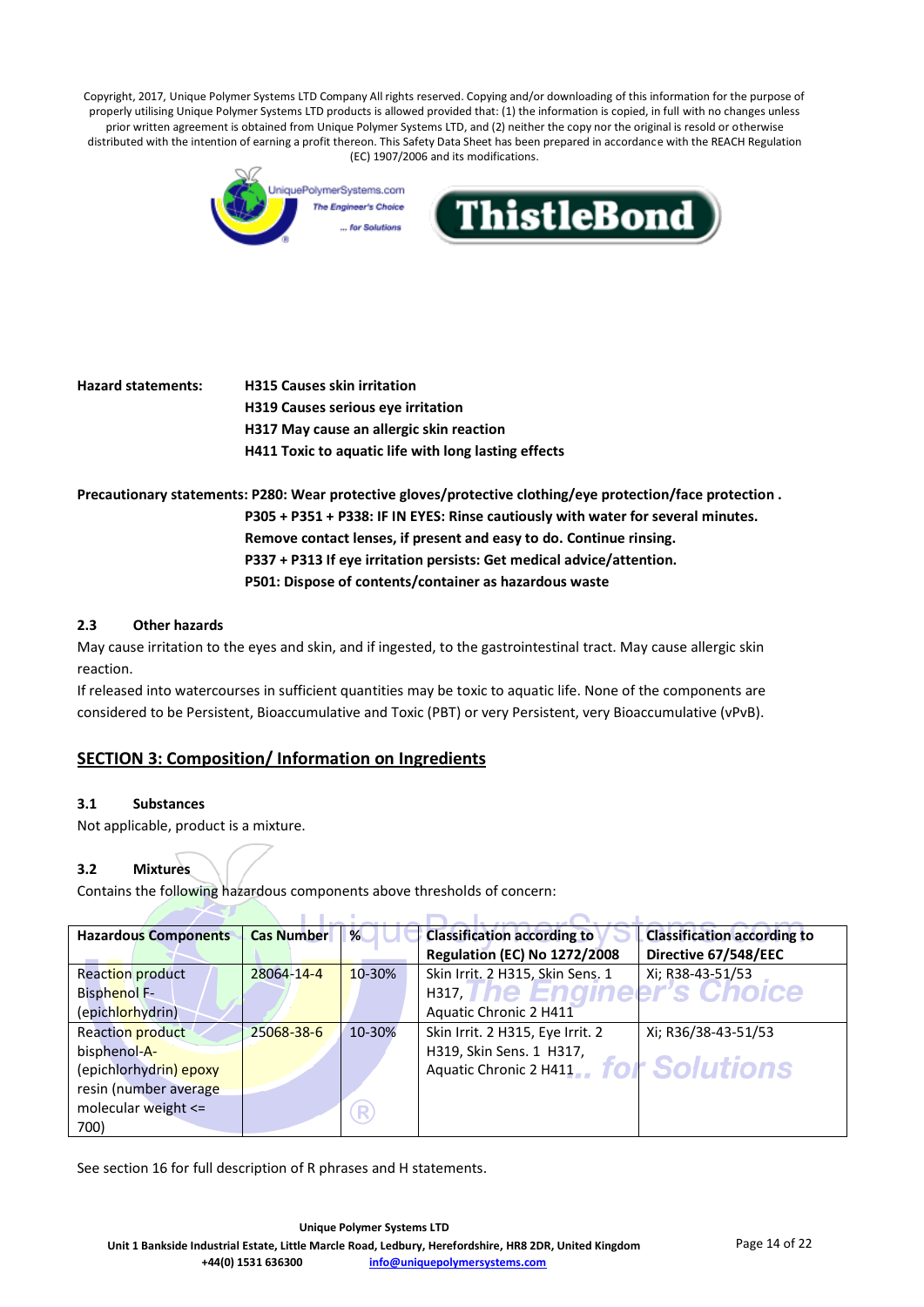



# **SECTION 4: First Aid Measures**

| 4.1 | <b>Description of first aid measures</b> |                                                                                            |  |  |
|-----|------------------------------------------|--------------------------------------------------------------------------------------------|--|--|
|     |                                          | Summon immediate medical assistance after contact with skin, eyes, inhalation or ingestion |  |  |
|     | Eye:                                     | Flush eyes with plenty of running water for several minutes, whilst gently                 |  |  |
|     |                                          | holding the eyelids open. Seek medical attention if irritation persists.                   |  |  |
|     | Skin:                                    | Remove product and contaminated clothing and wash area with water, seek                    |  |  |
|     |                                          | medical advice. Wash contaminated clothing before re-use.                                  |  |  |
|     | Ingestion:                               | Drink plenty of water, DO NOT INDUCE VOMITING. Seek medical attention                      |  |  |
|     |                                          | immediately.                                                                               |  |  |
|     | Inhalation:                              | Remove patient to fresh air. If breathing has stopped give assisted respiration.           |  |  |
|     |                                          | Prevent aspiration of vomit. Turn victims head to one side. Seek medical advice.           |  |  |

#### **4.2 Most important symptoms and effects, both acute and delayed**

*Eye Contact:* Sign/ Symptoms may include redness, tearing, pain. *Skin Contact:* Sign/ Symptoms may include localised redness, swelling, itching *Inhalation*: Sign/ Symptoms may include cough, sneezing, nasal discharge, tightness of chest, headache, hoarseness and nose and throat irritation. *Ingestion:* Signs/ Symptoms may include irritation of the mouth, throat, nausea, vomiting. *INIQUEFOIVINER* י ר sterns.d

#### **4.3 Indication of any immediate medical attention and special treatments needed** Symptomatic treatment as required **The Engineer's Choice**

# **SECTION 5: Fire Fighting Measures**

#### **5.1 Extinguishing media**

... for Solutions Ignition will give rise to class B Fire, in case of fire use Water sprays, Dry chemical, CO2 or Alcohol foam

# **5.2 Special hazards arising from the substance or mixture**

Sudden reaction and fire may result if mixed with an oxidizing agent.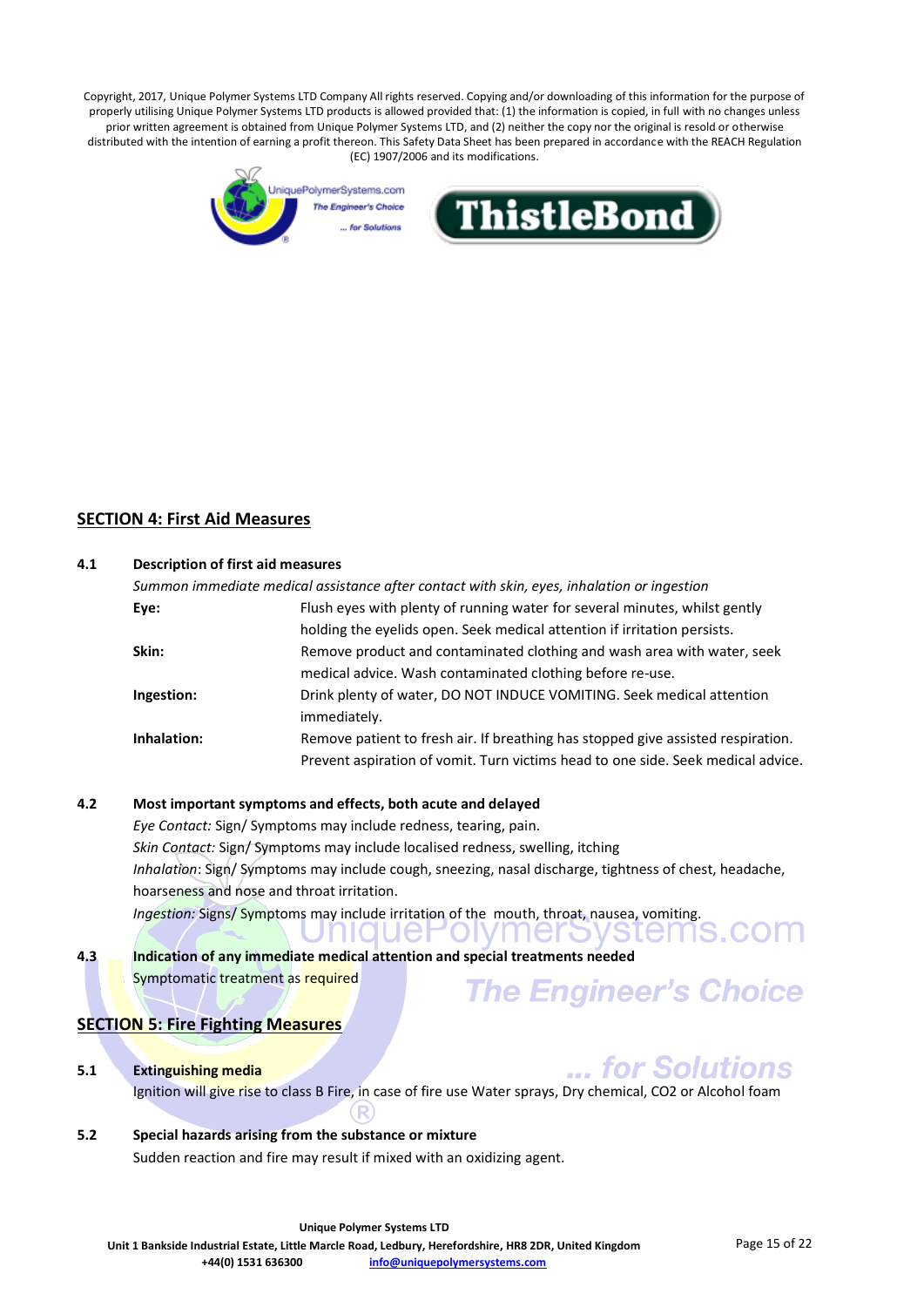

#### **5.3 Advice for fire fighters**

Wear Self-contained breathing apparatus, rubber boots, gloves and body suit

# **SECTION 6: Accidental Release Measures**

#### **6.1 Personal precautions, protective equipment and emergency procedures**

Remove all unnecessary personnel from the area. Ventilate the area if possible. Wear suitable protective clothing including chemical resistant gloves and coveralls. If vapour concentrations are high, respiratory protective equipment may be required. See section 8 for more information.

#### **6.2 Environmental precautions**

Prevent entry into sewers and watercourses. If product enters sewers or watercourses, inform the appropriate environmental authorities.

**6.3 Methods and materials for containment and clearing up** Scrape up and transfer into a suitable container. Wash area with water.

#### **6.4 References to other sections**

Refer to section 5, 8 and 13 for Protective Measures and Disposal.

# **SECTION 7: Handling and Storage**

#### **7.1 Precautions for safe handling**

Avoid contact with skin, eyes and clothing. Handle in well ventilated area. Avoid breathing vapours. Wash niquePolymerSystems.com hands after contact.

- **7.2 Conditions for safe storage, including any incompatibilities** Keep container tightly closed in a cool, well ventilated area. Keep away from oxidizers, heat or flames.
- **7.4 Specific end uses(s)** No industrial or sector specific guidance available.

# ... for Solutions

# **SECTION 8: Exposure Controls/ Personal Protection**

#### **8.1 Control parameters**

| Substance   | exposure limit | exposure limit | Source |
|-------------|----------------|----------------|--------|
| <b>Name</b> | hou            |                | Notes  |
|             |                |                |        |

**Unique Polymer Systems LTD**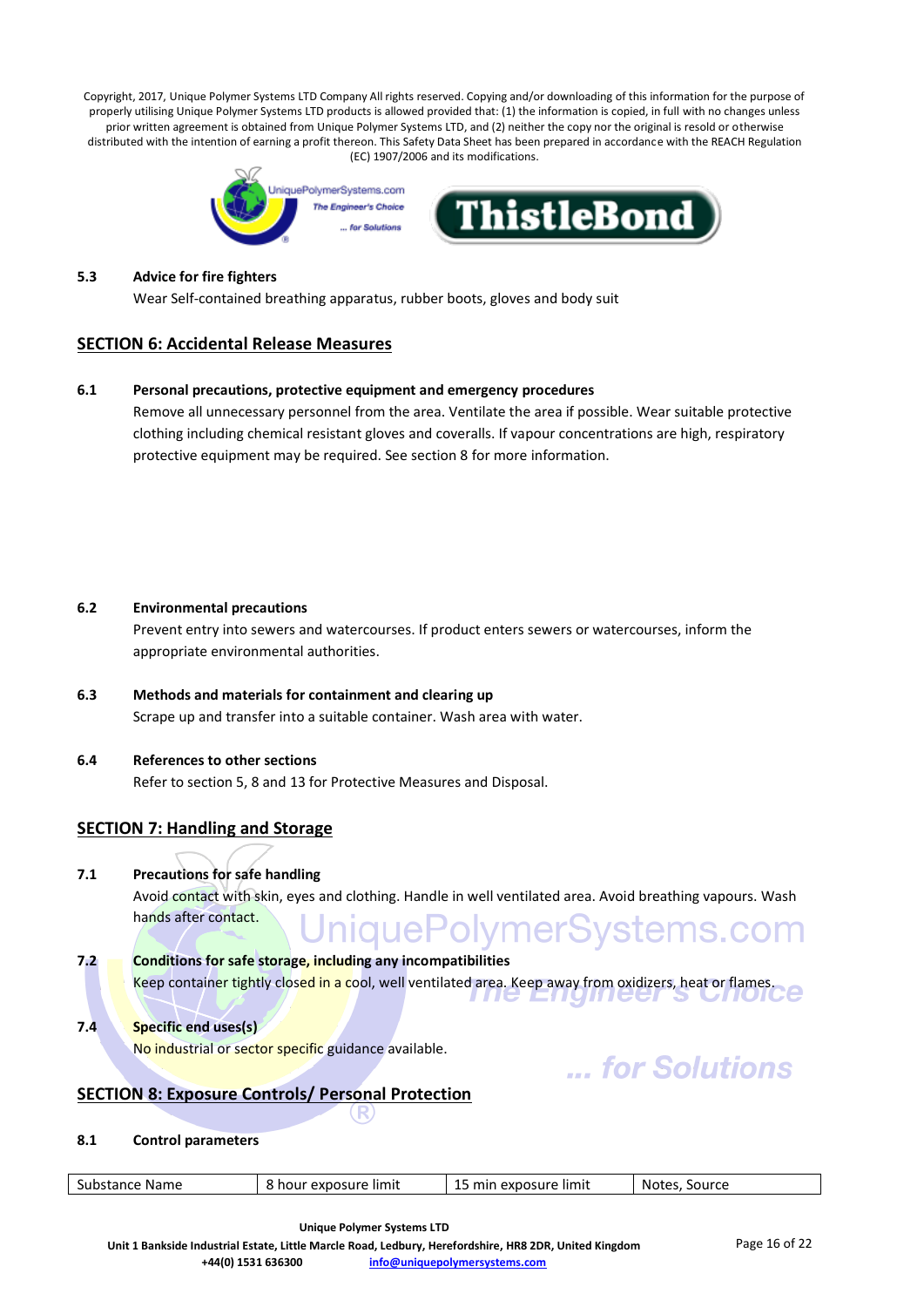

| Talc (magnesium silicate), | mg/m <sup>3</sup> | 2011<br>⊺H4∩ . |
|----------------------------|-------------------|----------------|
| respirable dust            |                   |                |

#### **8.2 Exposure controls**

| <b>Engineering controls</b> | Adequate ventilation should be provided so that exposure limits are not exceeded.        |
|-----------------------------|------------------------------------------------------------------------------------------|
| <b>Respiratory:</b>         | Not normally required. If significant aerosols are liley to be generated a suitable      |
|                             | respirator may be required. Suggested filter type AP2.                                   |
| <b>Hand Protection</b>      | Wear suitable chemical resistant gloves. Nitrile or neoprene gloves may be suitable, but |
|                             | glove manufacturers' specifications should always be checked first. Change gloves in     |
|                             | accordance with manufacturer recommendations. If gloves are damaged during use,          |
|                             | remove immediately and wash hands before replacing with new gloves.                      |
| <b>Skin Protection:</b>     | Avoid Skin Contact; use disposable coveralls                                             |

| Eye Protection: | Avoid Eye Contact; use safety goggles meeting the requirements of BS EN166 3, when |  |
|-----------------|------------------------------------------------------------------------------------|--|
|                 | handling this product                                                              |  |
|                 |                                                                                    |  |

**Environmental Exposure controls** Take suitable measures to prevent entry into drains, sewers and watercourses.

# **SECTION 9: Physical/ Chemical Properties**

#### **9.1 Information on basic physical and chemical properties**

| Appearance:                          | <b>Grey Paste</b>                       |
|--------------------------------------|-----------------------------------------|
| Odour:                               | Weak                                    |
| Odour threshold:                     | No data                                 |
| PH:                                  | quePolymerSystems.com<br><b>Neutral</b> |
| <b>Melting Point:</b>                | No data                                 |
| <b>Boiling Point/ Range:</b>         | 170C                                    |
| Flash Point;                         | <b>The Engineer's Choice</b><br>$>150C$ |
| <b>Evaporation Rate:</b>             | No data                                 |
| Flammability:                        | Not applicable                          |
| Upper/lower flammability limits:     | No data<br>for Solutions                |
| <b>Vapour Pressure:</b>              | No data                                 |
| Vapour density:                      | No data                                 |
| <b>Relative density:</b>             | $2.7g/cm3$ at 20C                       |
| Solubility in water:                 | Insoluble in water                      |
| <b>Solubility in other solvents:</b> | Soluble in organic solvents             |
|                                      |                                         |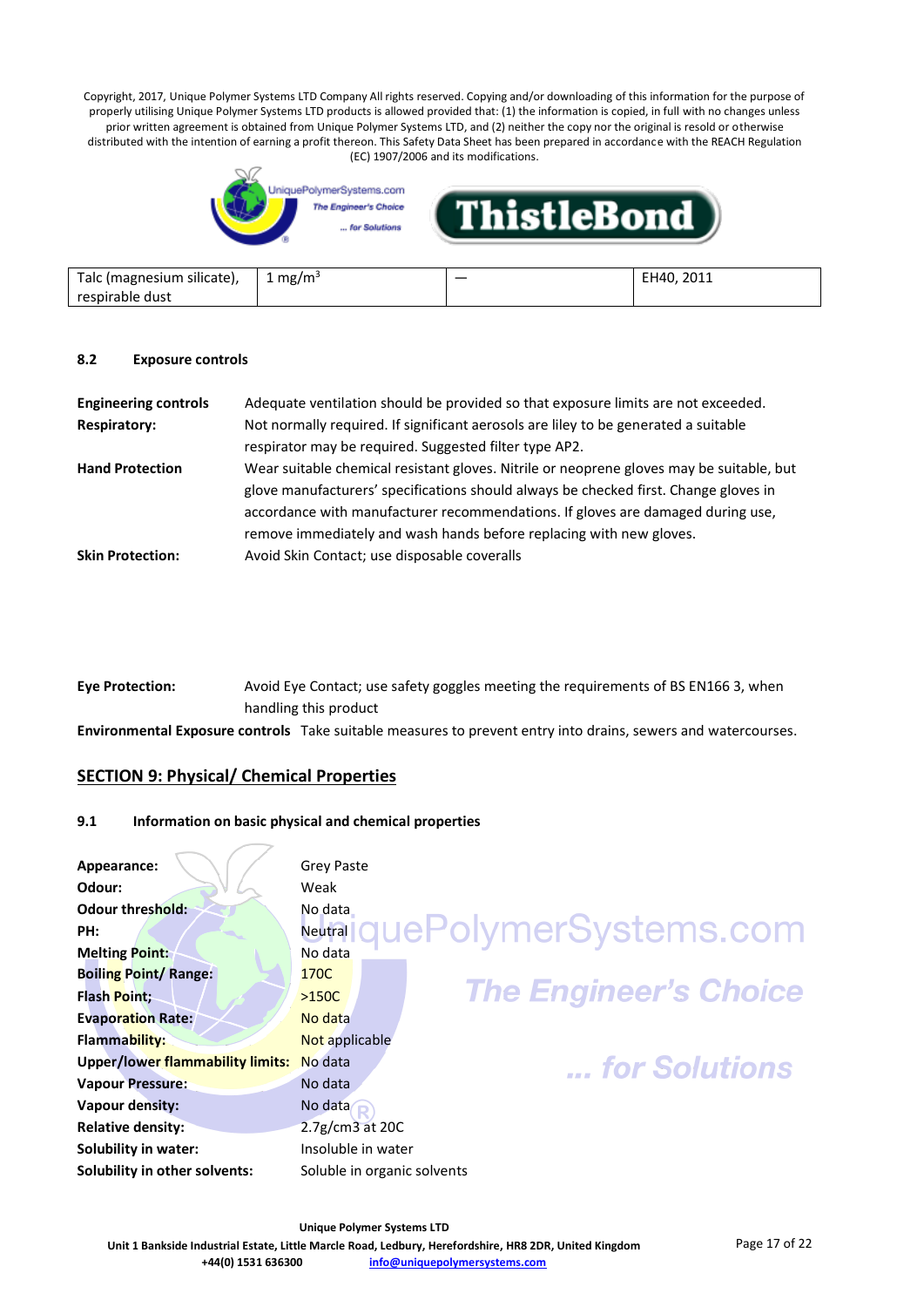



| <b>Partition Coefficient:</b>    |
|----------------------------------|
| <b>Autoignition temperature:</b> |
| Decomposition temperature:       |
| Viscosity:                       |
| <b>Explosive properties:</b>     |
| <b>Oxidising properties:</b>     |
|                                  |

Log Kow 3-5 (estimated) (Bisphenol A/F epoxy resin) Above boiling point **No data Viscosity:** Thick paste **Explosive properties:** Not classified as explosive **Oxidising properties:** Not classified as oxidising

# **9.2 Other information**

None.

# **SECTION 10: Stability And Reactivity**

**10.1 Reactivity** Not considered to be a reactive product

# **10.2 Chemical stability** Stable

- **10.3 Possibility of hazardous reactions** Hazardous Polymerisation is not likely to occur.
- **10.4 Conditions to avoid** Excessive heat.
- UniquePolymerSystems.com **10.5 Incompatible materials** Acids - reaction accompanied by large heat release occurs when the product is mixed with acids
- **10.6 Hazardous decomposition products** None identified.



... for Solutions

# **SECTION 11: Toxicological Information**

# **11.1 Information on toxicological effects**

This product has not been tested. Judgements on the expected toxicity of this product have been made based upon consideration of its major components.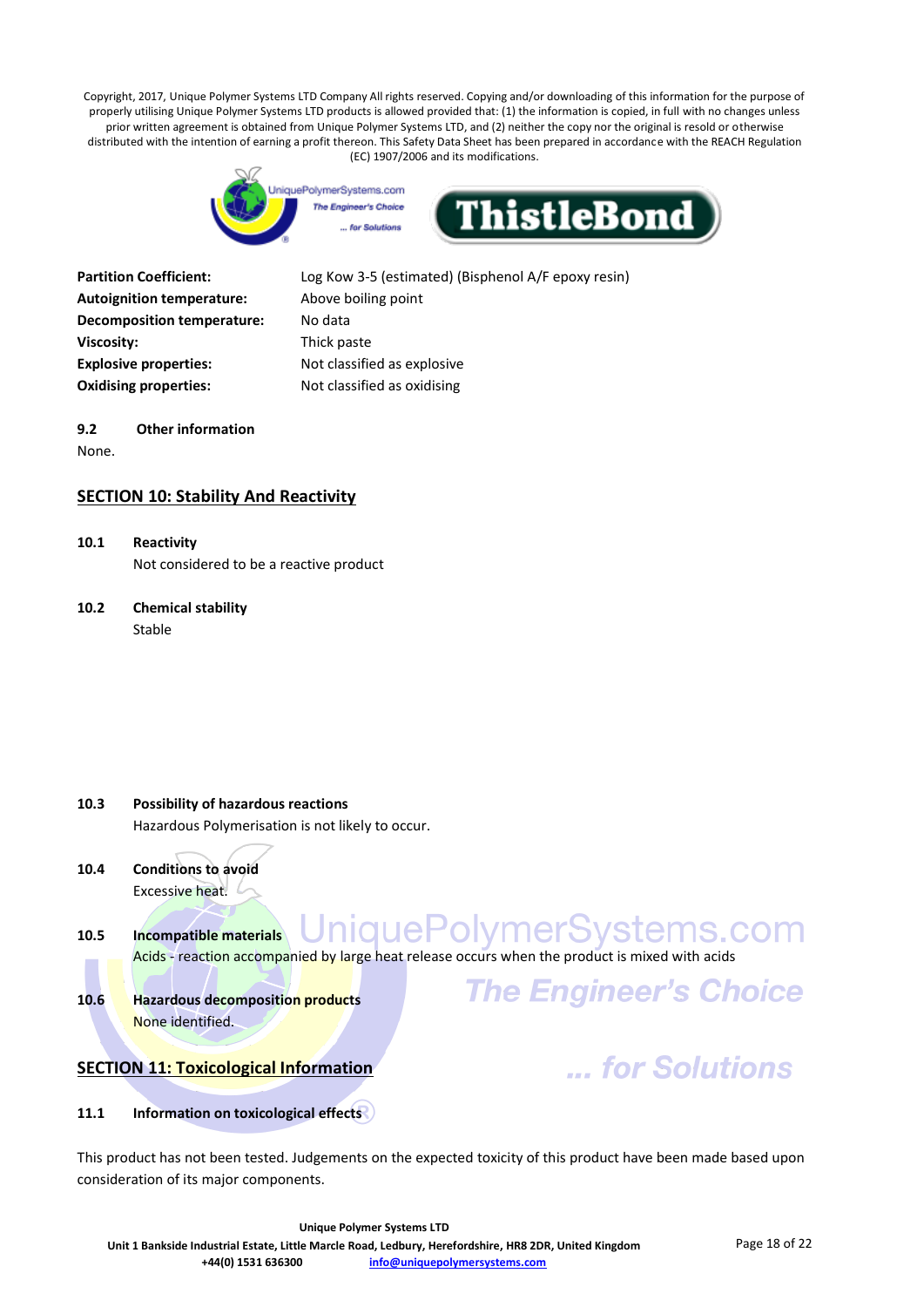

| (a) acute toxicity                 | Based on consideration of the components, the mixture is not expected to be    |  |
|------------------------------------|--------------------------------------------------------------------------------|--|
|                                    | harmful by inhalation, ingestion or in contact with skin. The ATE for the      |  |
|                                    | mixture is expected to be >2000 mg/kg                                          |  |
| (b) skin corrosion/irritation      | Based on consideration of the components, the mixture is expected to be        |  |
|                                    | irritating to skin.                                                            |  |
| (c) serious eye damage/irritation  | Based on consideration of the components, the mixture is expected to be        |  |
|                                    | irritating to eyes.                                                            |  |
| (d) respiratory/skin sensitisation | The product contains the following known sensitisers: Bisphenol A epoxy resin, |  |
|                                    | Persons previously sensitized to amines may develop a cross sensitization      |  |
|                                    | reaction to certain other amines.                                              |  |
| (e) germ cell mutagenicity         | Contains no substances identified as mutagens.                                 |  |
| (f) carcinogenicity                | Contains no substances identified as carcinogens.                              |  |
| (g) reproductive toxicity          | Resins based on Bisphenol A did not cause adverse effects in animal tests.     |  |
| (h) STOT-single exposure           | Target organ toxicity is not expected with this product.                       |  |
| (i) STOT-repeated exposure         | Target organ toxicity is not expected with this product.                       |  |
| (j) aspiration hazard              | Not applicable.                                                                |  |

# **SECTION 12: Ecological Information**

This product has not been tested. Judgements on the expected toxicity of this product have been made based upon consideration of its major components.

# **12.1 Toxicity**

This product contains components which are considered to be toxic to aquatic organisms and may cause long-term adverse effects in the aquatic environment. Once cured the toxicity of the product is expected to decrease.

*Data for Component: Reaction product: bisphenol-A-(epichlorhydrin) epoxy resin (number average molecular weight <= 700)* niquePolymerSystems.com

Fish Acute & Prolonged Toxicity

LC50, Oncorhynchus mykiss (rainbow trout), semi-static test, 96 h: 2 mg/l

Aquatic Invertebrate Acute Toxicity

nvertebrate Acute Toxicity<br>EC50, Daphnia magna (Water flea), static test, 48 h, immobilization: 1.8 mg/l

Aquatic Plant Toxicity

ErC50, Scenedesmus capricornutum (fresh water algae), static test, Growth rate inhibition, 72 h: 11 mg/l ... for Solutions Toxicity to Micro-organisms

IC50; Bacteria, 18 h: > 42.6 mg/l

Aquatic Invertebrates Chronic Toxicity Value

Daphnia magna (Water flea), semi-static test, 21 d, number of offspring, NOEC: 0.3 mg/l

#### **12.2 Persistence and degradability**

's Choice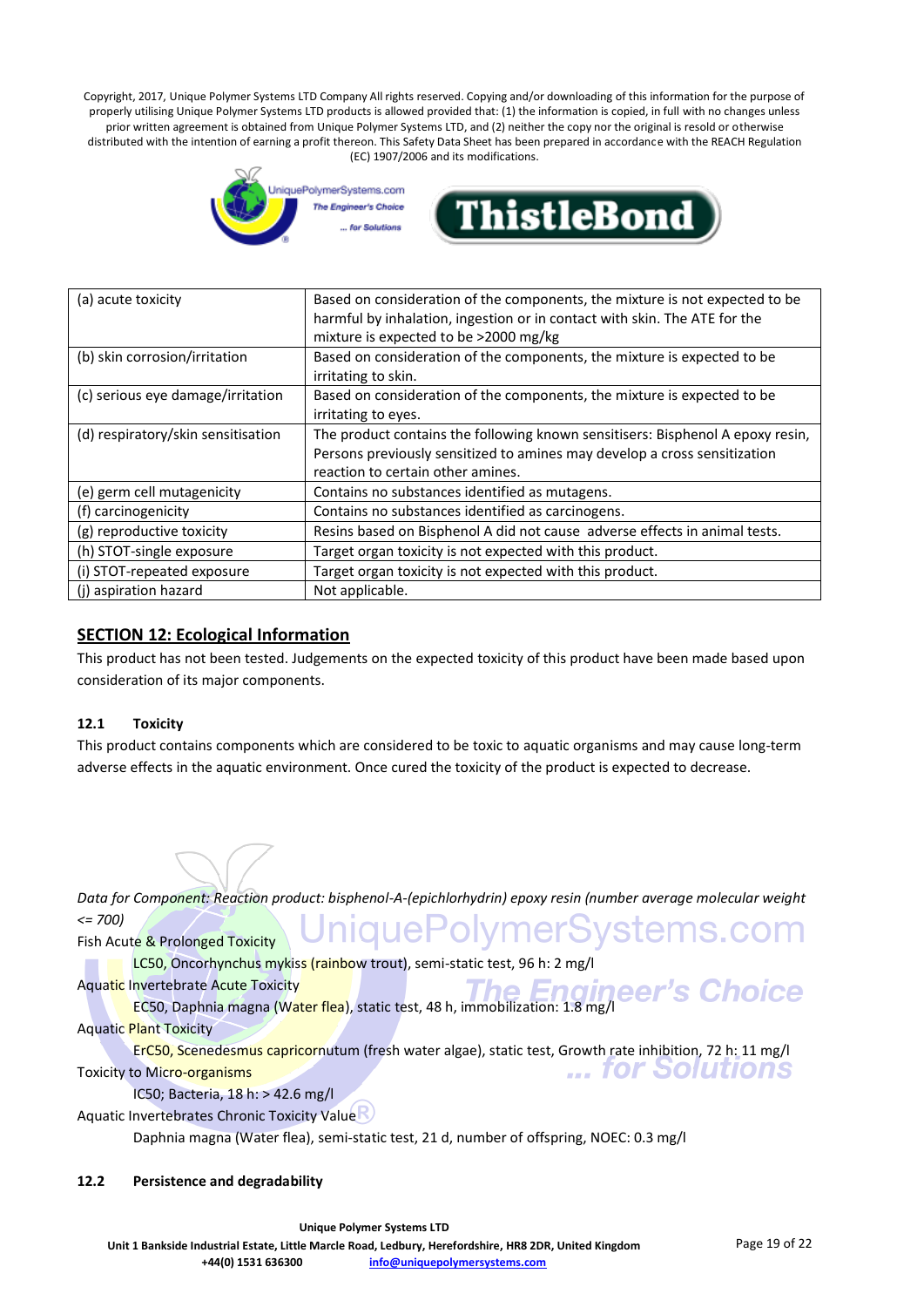

This product is not expected to be readily biodegradable.

*Data for Component: Reaction product: bisphenol-A-(epichlorhydrin) epoxy resin (number average molecular weight <= 700)*

Biodegradation Exposure Time Method 10 Day Window 12 % 28 d OECD 302B Test Not applicable

#### **12.3 Bioaccumulative potential**

This product is expected to have a low-moderate bioaccumulation potential.

#### **12.4 Mobility in soil**

Monbility of the uncured product is expected to be low. Cured product is expected to be immobile.

#### **12.5 Results of PBT and vPvB assessment**

None of the components are known to be PBT or vPvB.

#### **12.6 Other adverse effects**

None known.

# **SECTION 13: Disposal Considerations**

#### **13.1 Waste treatment methods**

In uncured state, dispose as chemical waste in accordance with local regulations. Waste from this product may present long term environmental hazards. Thus landfill sites must be considered less acceptable than incineration.

In cured state when mixed correctly with the activator component, dispose as solid waste

Empty containers should be disposed of as chemical waste.

# UniquePolymerSystems.com

# **SECTION 14: Transport Information**

# **The Engineer's Choice**

General: **Transport and labelling requirements will alter depending on the size of the packaging. Please refer** ... for Solutions to local transport regulations.

|                         | <b>ADR</b>      | <b>IMDG</b>     | ICAO            |
|-------------------------|-----------------|-----------------|-----------------|
| 14.1 UN Number          | 3082            | 3082            | 3082            |
| 14.2 UN Proper shipping | Environmentally | Environmentally | Environmentally |

 $\left( \mathbb{R}\right)$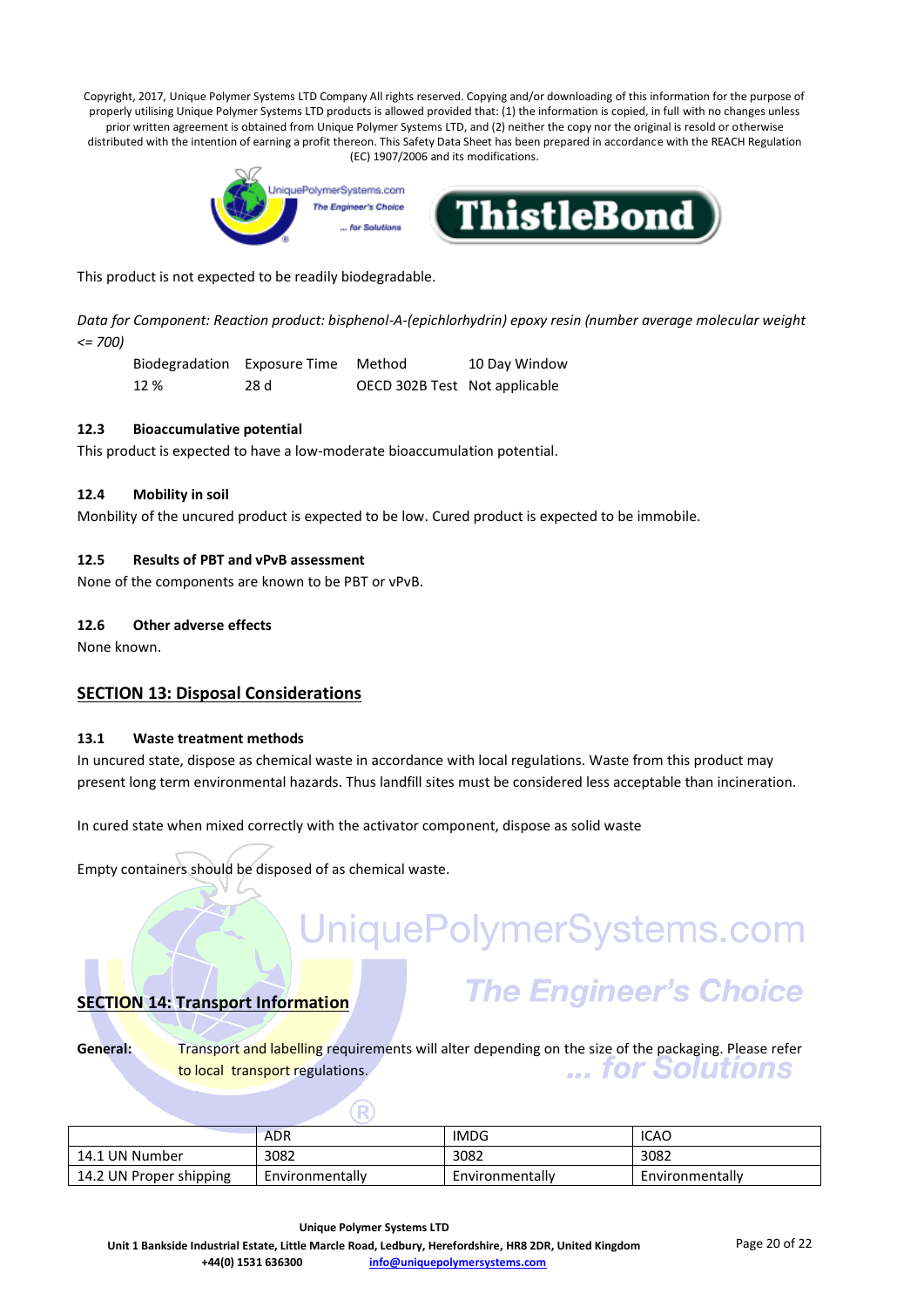



| name                                                                                          | hazardous substance,<br>liquid, N.O.S. (epoxy resin) | hazardous substance,<br>liquid, N.O.S. (epoxy resin) | hazardous substance,<br>liquid, N.O.S. (epoxy resin) |
|-----------------------------------------------------------------------------------------------|------------------------------------------------------|------------------------------------------------------|------------------------------------------------------|
| 14.3 Transport hazard<br>class(es)                                                            | 9                                                    | 9                                                    | 9                                                    |
| 14.4 Packing group                                                                            | Ш                                                    | Ш                                                    | Ш                                                    |
| 14.5 Environmental                                                                            | Environmentally                                      | Marine Pollutant                                     | Environmentally                                      |
| hazards                                                                                       | hazardous                                            |                                                      | hazardous                                            |
| 14.6 Special precautions<br>for user                                                          | <b>HIN 90</b>                                        | EmS F-A, S-F                                         | None                                                 |
| 14.7 Transport in bulk<br>according to Annex II of<br>MARPOL 73/78 and the<br><b>IBC Code</b> | Not applicable                                       | Not applicable                                       | Not applicable                                       |

# **SECTION 15: Regulatory Information**

# **15.1 Safety, health and environmental regulations/legislation specific for the substance or mixture**

All components are listed as existing substances in Europe

All components are listed, or are exempt from listing on the TCSA Inventory

# **15.2 Chemical Safety Assessment**

A Chemical Safety Assessment has not been carried out for this product.

# **SECTION 16: Other Information**

**Revision information:**

Reformatted in accordance with Regulation 453/2010 and Regulation 1272/2008.

# **List of Abbreviations used in this SDS:**

- CAS Chemical Abstracts Service
- CLP Classification, Labelling and Packaging Regulation (EC) no 1272/2008
- DSD Dangerous Substances Directive 67/548/EECPOIVMerSystemS.com
- DPD Dangerous Preparations Directive 1999/45/EC
- EC European Community/Commission

# **The Engineer's Choice**

# ... for Solutions

PBT Persistent, Bioaccumulative and Toxic

REACH Registration, Evaluation, Authorisation and Restriction of Chemicals Regulation (EC) no 1907/2006 vPvB very Persistent, very Bioaccumulative